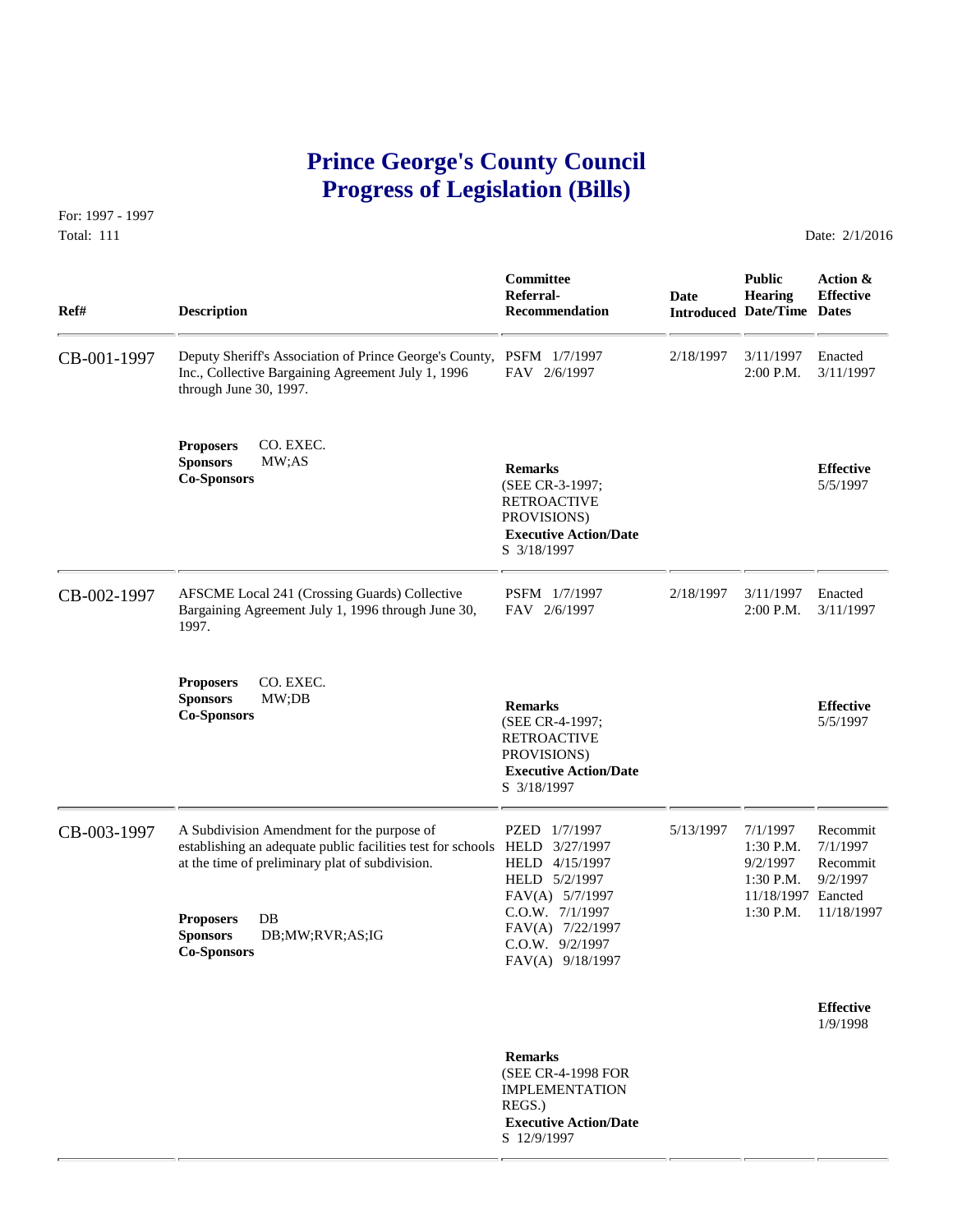# **For: 1997-1997 Prince George's County Council** Page 2 of 27<br> **Prince George's County Council** Page 2 of 27<br> **Progress of Legislation (Bills)** Date: 2/1/2016 **Total: 111 Progress of Legislation (Bills)**

| Ref#<br>CB-004-1997 | <b>Description</b><br>Subdivision Bill to delete mitigation techniques for<br>transportation inadequacy from the Subdivision<br>Regulations. | Committee<br>Referral-<br><b>Recommendation</b><br>PZED 1/21/1997<br>HELD 3/27/1997<br>HELD 4/15/1997<br>HELD 5/28/1997 | <b>Date</b> | <b>Public</b><br>Hearing<br><b>Introduced Date/Time</b> | Action &<br><b>Effective</b><br><b>Dates</b>                 |
|---------------------|----------------------------------------------------------------------------------------------------------------------------------------------|-------------------------------------------------------------------------------------------------------------------------|-------------|---------------------------------------------------------|--------------------------------------------------------------|
|                     | WM<br><b>Proposers</b><br><b>Sponsors</b><br><b>Co-Sponsors</b>                                                                              |                                                                                                                         |             |                                                         | <b>Effective</b>                                             |
|                     |                                                                                                                                              | <b>Remarks</b>                                                                                                          |             |                                                         |                                                              |
|                     |                                                                                                                                              | <b>Executive Action/Date</b>                                                                                            |             |                                                         |                                                              |
| CB-005-1997         | Subdivision Bill to allow preliminary plats of<br>subdivision to be appealed to the District Council.                                        | PZED 1/21/1997<br>HELD 2/12/1997<br>FAV(A) 3/12/1997                                                                    | 3/25/1997   | 5/6/1997<br>1:30 P.M.                                   | Enacted<br>5/6/1997<br>V.O.Failed<br>6/3/1997                |
|                     | <b>Proposers</b><br>WM;IG;RVR;AS<br><b>Sponsors</b><br>WM;IG;RVR;AS<br><b>Co-Sponsors</b>                                                    |                                                                                                                         |             |                                                         |                                                              |
|                     |                                                                                                                                              | <b>Remarks</b>                                                                                                          |             |                                                         | <b>Effective</b>                                             |
|                     |                                                                                                                                              | <b>Executive Action/Date</b><br>V 5/27/1997                                                                             |             |                                                         |                                                              |
| CB-006-1997         | An Ordinance for the purpose of allowing all Specific<br>Design Plans to be appealed to or reviewed by the<br>District Council.              | PZED 1/21/1997<br>HELD 2/12/1997<br>HELD 2/26/1997<br>FAV(A) 3/12/1997<br>PZED 3/25/1997                                | 4/8/1997    | 5/13/1997<br>1:30 P.M.                                  | Recommit<br>3/25/1997<br>Postponed<br>5/13/1997<br>Postponed |
|                     | WM;IG;RVR;AS<br><b>Proposers</b><br><b>Sponsors</b><br>WM;IG;RVR;AS<br><b>Co-Sponsors</b>                                                    | FAV(A) 3/27/1997                                                                                                        |             |                                                         | 7/1/1997<br>Enacted<br>9/2/1997                              |
|                     |                                                                                                                                              | <b>Remarks</b><br>(TO BE REVIEWED BY<br><b>GROWTH POLICY</b><br>COMM.)<br><b>Executive Action/Date</b>                  |             |                                                         | <b>Effective</b><br>10/20/1997                               |
| CB-007-1997         | An Ordinance amending the regulations regarding<br>parking and loading areas in the I-3 Zone.                                                | PZED 1/21/1997<br>FAV(A) 2/12/1997                                                                                      | 3/4/1997    | 4/8/1997<br>1:30 P.M.                                   | Enacted<br>4/8/1997                                          |
|                     | JE<br><b>Proposers</b>                                                                                                                       |                                                                                                                         |             |                                                         |                                                              |
|                     | JE<br><b>Sponsors</b><br><b>Co-Sponsors</b>                                                                                                  | <b>Remarks</b>                                                                                                          |             |                                                         | <b>Effective</b><br>4/8/1997                                 |
|                     |                                                                                                                                              | <b>Executive Action/Date</b>                                                                                            |             |                                                         |                                                              |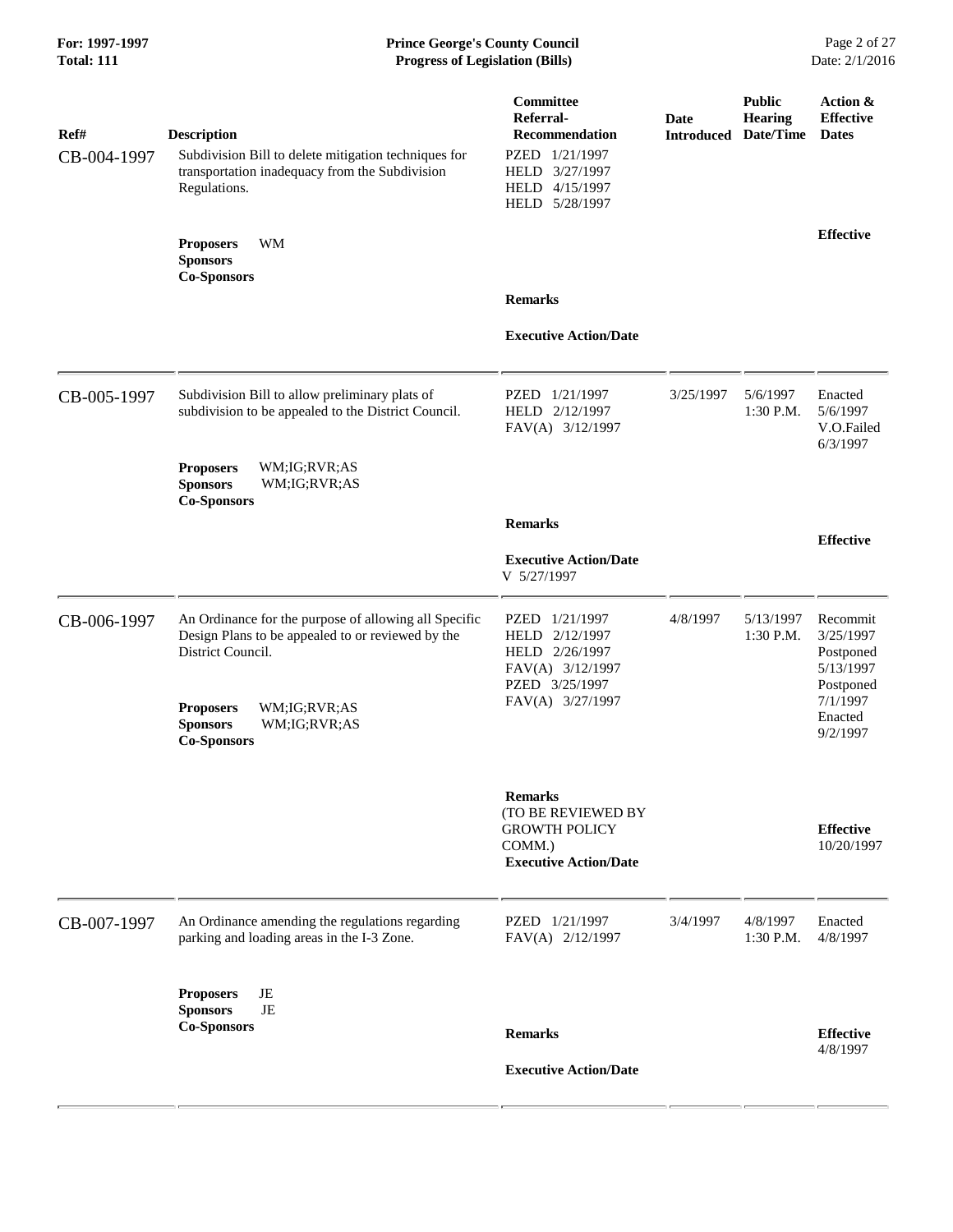| Ref#        | <b>Description</b>                                                                                                                                                                                                                                                                    | <b>Committee</b><br>Referral-<br><b>Recommendation</b>                                                        | Date<br><b>Introduced</b> | <b>Public</b><br>Hearing<br>Date/Time | <b>Action &amp;</b><br><b>Effective</b><br><b>Dates</b> |
|-------------|---------------------------------------------------------------------------------------------------------------------------------------------------------------------------------------------------------------------------------------------------------------------------------------|---------------------------------------------------------------------------------------------------------------|---------------------------|---------------------------------------|---------------------------------------------------------|
| CB-008-1997 | An Act providing representation on the Minority<br>Business Opportunity Commission from certain<br>industries and associations, and setting the terms of<br>membership.                                                                                                               | HEHS 1/28/1997<br>FAV(A) 2/26/1997                                                                            | 3/18/1997                 | 4/8/1997<br>1:45 P.M.                 | Enacted<br>4/8/1997                                     |
|             | CO. EXEC.<br><b>Proposers</b><br><b>Sponsors</b><br>DB<br><b>Co-Sponsors</b>                                                                                                                                                                                                          | <b>Remarks</b><br><b>Executive Action/Date</b><br>S 4/24/1997                                                 |                           |                                       | <b>Effective</b><br>6/9/1997                            |
| CB-009-1997 | An Ordinance to require a special exception for the<br>development of any property on which a Homes<br>Association has maintained a structure.                                                                                                                                        | PZED 1/28/1997<br>HELD 2/12/1997                                                                              |                           |                                       |                                                         |
|             | JE<br><b>Proposers</b><br><b>Sponsors</b><br><b>Co-Sponsors</b>                                                                                                                                                                                                                       | <b>Remarks</b><br><b>Executive Action/Date</b>                                                                |                           |                                       | <b>Effective</b>                                        |
| CB-010-1997 | An Act concerning animals for the purpose of increasing HEHS 2/4/1997<br>the fines and fees, providing for unaltered animal<br>permits, amending procedures relating to licensing,<br>impoundment and vaccination, prohibiting certain<br>advertisement, and making changes in style. | HELD 2/26/1997                                                                                                |                           |                                       | <b>Effective</b>                                        |
|             | <b>AMC</b><br><b>Proposers</b><br><b>Sponsors</b><br><b>Co-Sponsors</b>                                                                                                                                                                                                               | <b>Remarks</b><br><b>Executive Action/Date</b>                                                                |                           |                                       |                                                         |
| CB-011-1997 | An Act to revise the provisions of the County Code<br>pertaining to the Prince George's County Police<br>Department.                                                                                                                                                                  | PSFM 4/1/1997<br>HELD 4/16/1997<br>HELD 6/5/1997<br>FAV(A) 10/16/1997<br>PSFM 10/21/1997<br>FAV(A) 10/23/1997 |                           | 10/28/1997 11/25/1997 Recommit        | 10:15 AM 10/21/1997<br>Enacted<br>11/25/1997            |
|             | JE<br><b>Proposers</b><br>$\rm{JE}$<br><b>Sponsors</b><br><b>Co-Sponsors</b>                                                                                                                                                                                                          |                                                                                                               |                           |                                       | <b>Effective</b>                                        |
|             |                                                                                                                                                                                                                                                                                       | <b>Remarks</b>                                                                                                |                           |                                       | 2/2/1998                                                |
|             |                                                                                                                                                                                                                                                                                       | <b>Executive Action/Date</b><br>S 12/17/1997                                                                  |                           |                                       |                                                         |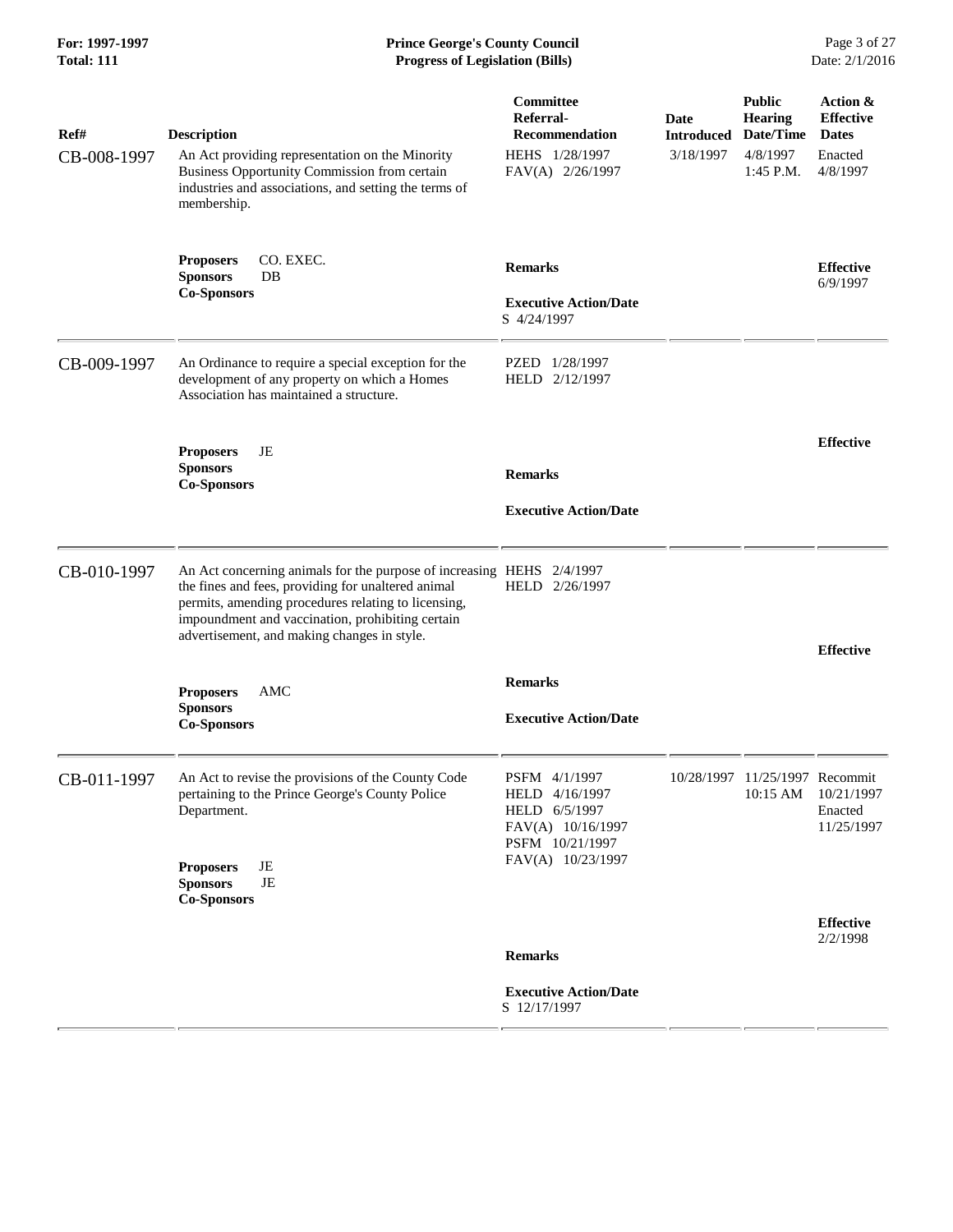| Ref#<br>CB-012-1997 | <b>Description</b><br>A bill to provide procedures for conducting a special<br>election to fill a vacancy on the County Council.                                                                                                                                                                                                                                           | Committee<br>Referral-<br><b>Recommendation</b><br>$C.0.W.$ $2/11/1997$<br>FAV(A) 2/18/1997                                               | <b>Date</b><br><b>Introduced</b><br>3/4/1997 | <b>Public</b><br><b>Hearing</b><br>Date/Time<br>3/25/1997<br>2:00 P.M. | Action &<br><b>Effective</b><br><b>Dates</b><br>Enacted<br>3/25/1997 |
|---------------------|----------------------------------------------------------------------------------------------------------------------------------------------------------------------------------------------------------------------------------------------------------------------------------------------------------------------------------------------------------------------------|-------------------------------------------------------------------------------------------------------------------------------------------|----------------------------------------------|------------------------------------------------------------------------|----------------------------------------------------------------------|
|                     | WM<br><b>Proposers</b><br><b>Sponsors</b><br>WM<br><b>Co-Sponsors</b>                                                                                                                                                                                                                                                                                                      | <b>Remarks</b><br><b>Executive Action/Date</b>                                                                                            |                                              |                                                                        | <b>Effective</b><br>5/27/1997                                        |
| CB-013-1997         | An Ordinance notifying persons of record in previous<br>zoning matters of subsequent zoning matters pertaining<br>to the property.<br>WM<br><b>Proposers</b><br><b>Sponsors</b><br>WM<br><b>Co-Sponsors</b>                                                                                                                                                                | S 4/8/1997<br>PZED 2/11/1997<br>HELD 2/26/1997<br>HELD 3/12/1997<br>HELD 3/27/1997<br>HELD 4/15/1997<br>HELD 4/22/1997<br>FAV(A) 5/2/1997 | 5/13/1997                                    | 6/17/1997<br>$1:30$ P.M.                                               | Enacted<br>6/17/1997<br><b>Effective</b><br>8/4/1997                 |
|                     |                                                                                                                                                                                                                                                                                                                                                                            | <b>Remarks</b><br><b>Executive Action/Date</b>                                                                                            |                                              |                                                                        |                                                                      |
| CB-014-1997         | An Ordinance restricting M-X-T rezonings; amending<br>ad- equate public facilities requirements for Detailed<br>Site Plan approval; reducing max. floor area ratio;<br>requiring re- quired uses to constitute a specific portion<br>of develop- ment; & providing for reversion of Zoning<br>Classification if development doesn't occur within a<br>certain time period. | PZED 2/11/1997<br>HELD 3/27/1997<br><b>Remarks</b>                                                                                        |                                              |                                                                        | <b>Effective</b>                                                     |
|                     | WM<br><b>Proposers</b><br><b>Sponsors</b><br><b>Co-Sponsors</b>                                                                                                                                                                                                                                                                                                            | <b>Executive Action/Date</b>                                                                                                              |                                              |                                                                        |                                                                      |
| CB-015-1997         | An Ordinance amending the use requirements in the<br>M-X-T Zone.                                                                                                                                                                                                                                                                                                           | PZED 2/18/1997<br>FAV 3/27/1997                                                                                                           | 4/8/1997                                     | 5/13/1997<br>$1:45$ P.M.                                               | Enacted<br>5/22/1997                                                 |
|                     | <b>Proposers</b><br><b>SD</b><br><b>SD</b><br><b>Sponsors</b><br><b>Co-Sponsors</b>                                                                                                                                                                                                                                                                                        | <b>Remarks</b><br><b>Executive Action/Date</b>                                                                                            |                                              |                                                                        | <b>Effective</b><br>7/7/1997                                         |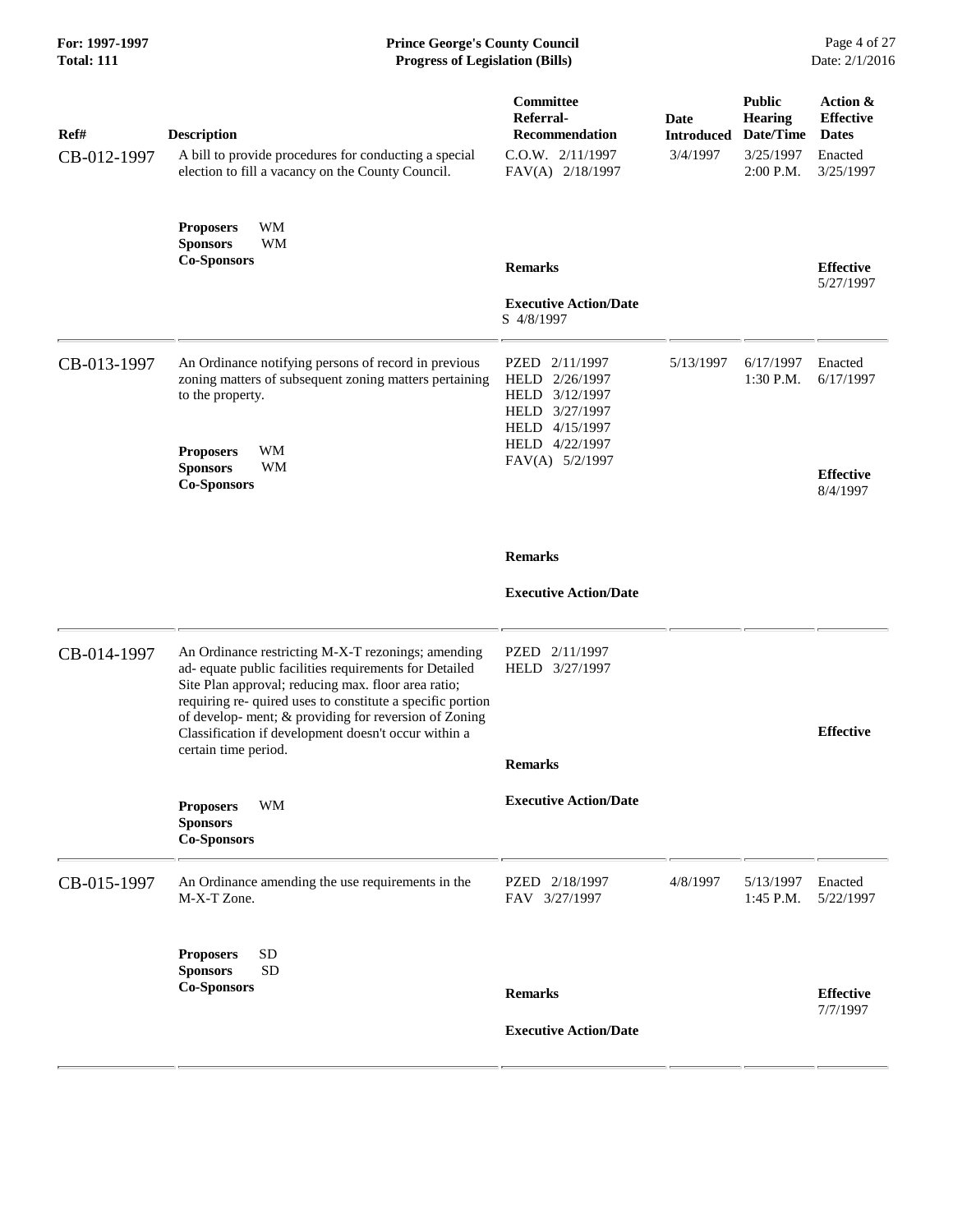# **For: 1997-1997 Prince George's County Council** Page 5 of 27<br> **Prince George's County Council** Page 5 of 27<br> **Progress of Legislation (Bills)** Date: 2/1/2016  $Progress$  of Legislation (Bills)

| Ref#<br>CB-016-1997 | <b>Description</b><br>An Ordinance concerning pawnshops for the purpose of<br>defining pawnshops and prohibiting pawnshops in the<br>commercial and industrial zones. | Committee<br>Referral-<br><b>Recommendation</b><br>PZED 2/18/1997<br>HELD 4/22/1997<br>HELD 6/4/1997<br>HELD 7/2/1997<br>HELD 9/15/1997 | <b>Date</b><br><b>Introduced Date/Time</b> | <b>Public</b><br>Hearing | Action &<br><b>Effective</b><br><b>Dates</b> |
|---------------------|-----------------------------------------------------------------------------------------------------------------------------------------------------------------------|-----------------------------------------------------------------------------------------------------------------------------------------|--------------------------------------------|--------------------------|----------------------------------------------|
|                     | <b>Proposers</b><br>WM<br><b>Sponsors</b><br><b>Co-Sponsors</b>                                                                                                       |                                                                                                                                         |                                            |                          | <b>Effective</b>                             |
|                     |                                                                                                                                                                       | <b>Remarks</b><br><b>Executive Action/Date</b>                                                                                          |                                            |                          |                                              |
| CB-017-1997         | ASSIGNED.                                                                                                                                                             |                                                                                                                                         |                                            |                          |                                              |
|                     | <b>Proposers</b><br><b>Sponsors</b><br><b>Co-Sponsors</b>                                                                                                             | <b>Remarks</b><br><b>Executive Action/Date</b>                                                                                          |                                            |                          | <b>Effective</b>                             |
| CB-018-1997         | An Ordinance permitting arts, crafts, and hobby supply<br>stores by right in the I-1 Zone.                                                                            | PZED 2/25/1997<br>FAV 4/15/1997                                                                                                         | 4/29/1997                                  | 6/10/1997<br>1:30 P.M.   | Enacted<br>6/10/1997                         |
|                     | <b>Proposers</b><br>AS<br>$\mathbf{A}\mathbf{S}$<br><b>Sponsors</b><br><b>Co-Sponsors</b>                                                                             | <b>Remarks</b><br><b>Executive Action/Date</b>                                                                                          |                                            |                          | <b>Effective</b><br>7/28/1997                |
| CB-019-1997         | An Ordinance permitting commercial office and storage<br>in the E-I-A Zone under certain circumstances.                                                               | PZED 2/25/1997<br>FAV 3/27/1997                                                                                                         | 4/8/1997                                   | 5/13/1997<br>1:45 P.M.   | Enacted<br>5/13/1997                         |
|                     | MW<br><b>Proposers</b><br><b>Sponsors</b><br><b>MW</b><br><b>Co-Sponsors</b>                                                                                          | <b>Remarks</b><br><b>Executive Action/Date</b>                                                                                          |                                            |                          | <b>Effective</b><br>6/30/1997                |
| CB-020-1997         | The payment of property taxes by credit card.                                                                                                                         | PSFM 2/25/1997<br>FAV 3/6/1997                                                                                                          | 3/18/1997                                  | 4/8/1997<br>1:45 P.M.    | Enacted<br>4/8/1997                          |
|                     | CO. EXEC.<br><b>Proposers</b><br><b>Sponsors</b><br><b>MW</b><br><b>Co-Sponsors</b>                                                                                   |                                                                                                                                         |                                            |                          |                                              |
|                     |                                                                                                                                                                       | <b>Remarks</b>                                                                                                                          |                                            |                          | <b>Effective</b><br>6/9/1997                 |
|                     |                                                                                                                                                                       | <b>Executive Action/Date</b><br>S 4/23/1997                                                                                             |                                            |                          |                                              |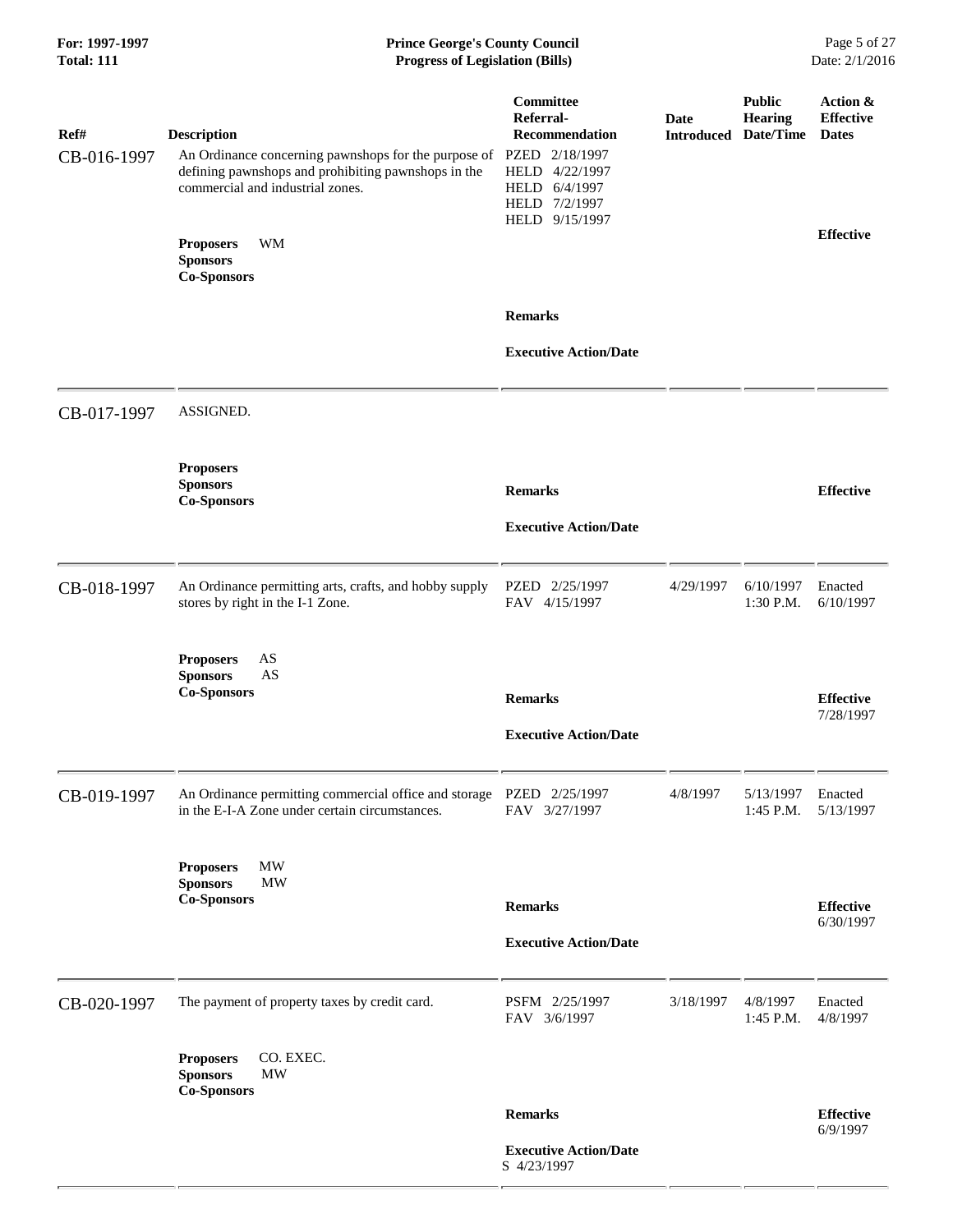| For: 1997-1997<br><b>Total: 111</b> | <b>Prince George's County Council</b><br><b>Progress of Legislation (Bills)</b>                                                                                                                                                                                                                  |                                                                                                                 |             |                                                         | Page 6 of 27<br>Date: 2/1/2016               |
|-------------------------------------|--------------------------------------------------------------------------------------------------------------------------------------------------------------------------------------------------------------------------------------------------------------------------------------------------|-----------------------------------------------------------------------------------------------------------------|-------------|---------------------------------------------------------|----------------------------------------------|
| Ref#                                | <b>Description</b>                                                                                                                                                                                                                                                                               | Committee<br>Referral-<br><b>Recommendation</b>                                                                 | <b>Date</b> | <b>Public</b><br>Hearing<br><b>Introduced Date/Time</b> | Action &<br><b>Effective</b><br><b>Dates</b> |
| CB-021-1997                         | Supplementary Appropriation for the purpose of appro- PSFM 2/25/1997<br>priating \$2,000,000 from uncommitted & unencumbered FAV 3/6/1997<br>fund balance to the Non-Departmental Section of the<br>Budget to provide for costs not anticipated in the<br>Approved Fiscal Year 1996-1997 Budget. |                                                                                                                 | 3/18/1997   | 4/8/1997<br>$1:45$ P.M.                                 | Enacted<br>4/8/1997                          |
|                                     | CO. EXEC.<br><b>Proposers</b><br>WM<br><b>Sponsors</b><br><b>Co-Sponsors</b>                                                                                                                                                                                                                     | <b>Remarks</b><br><b>Executive Action/Date</b><br>S 4/24/1997                                                   |             |                                                         | <b>Effective</b><br>6/9/1997                 |
| CB-022-1997                         | Deputy Sheriff's Association of Prince George's County, PSFM 2/25/1997<br>Inc.(Sheriff Civilians) Collective Bargaining Agreement FAV 3/6/1997<br>- July 1, 1996 through June 30, 1997.                                                                                                          |                                                                                                                 | 3/18/1997   | 4/8/1997<br>1:45 P.M.                                   | Enacted<br>4/8/1997                          |
|                                     | CO. EXEC.<br><b>Proposers</b><br><b>Sponsors</b><br>JE;MW<br><b>Co-Sponsors</b>                                                                                                                                                                                                                  | <b>Remarks</b><br>(RETROACTIVE<br>PROVISIONS; SEE<br>CR-13-1997)<br><b>Executive Action/Date</b><br>S 4/24/1997 |             |                                                         | <b>Effective</b><br>6/9/1997                 |
| CB-023-1997                         | Prince George's County Police Civilian Employees<br>Association Collective Bargaining Agreement July 1,<br>1996 through June 30, 1997.                                                                                                                                                           | PSFM 2/25/1997<br>FAV 3/6/1997                                                                                  | 3/18/1997   | 4/8/1997<br>$1:45$ P.M.                                 | Enacted<br>4/8/1997                          |
|                                     | CO. EXEC.<br><b>Proposers</b><br><b>Sponsors</b><br>JE<br><b>Co-Sponsors</b>                                                                                                                                                                                                                     | <b>Remarks</b><br>(SEE CR-14-1997)<br><b>Executive Action/Date</b><br>S 4/24/1997                               |             |                                                         | <b>Effective</b><br>6/9/1997                 |
| CB-024-1997                         | AFSCME Local 2735 (Family Connection Division,<br>Department of Family Services) Collective Bargaining<br>Agreement - July 1, 1996 through June 30, 1997.                                                                                                                                        | PSFM 2/25/1997<br>FAV 3/6/1997                                                                                  | 3/18/1997   | 4/8/1997<br>1:45 P.M.                                   | Enacted<br>4/8/1997                          |
|                                     | CO. EXEC.<br><b>Proposers</b><br><b>Sponsors</b><br>DB;JE<br><b>Co-Sponsors</b>                                                                                                                                                                                                                  | <b>Remarks</b><br>(SEE CB-25-1997 AND<br>CR-15-1997)<br><b>Executive Action/Date</b><br>S 4/24/1997             |             |                                                         | <b>Effective</b><br>6/9/1997                 |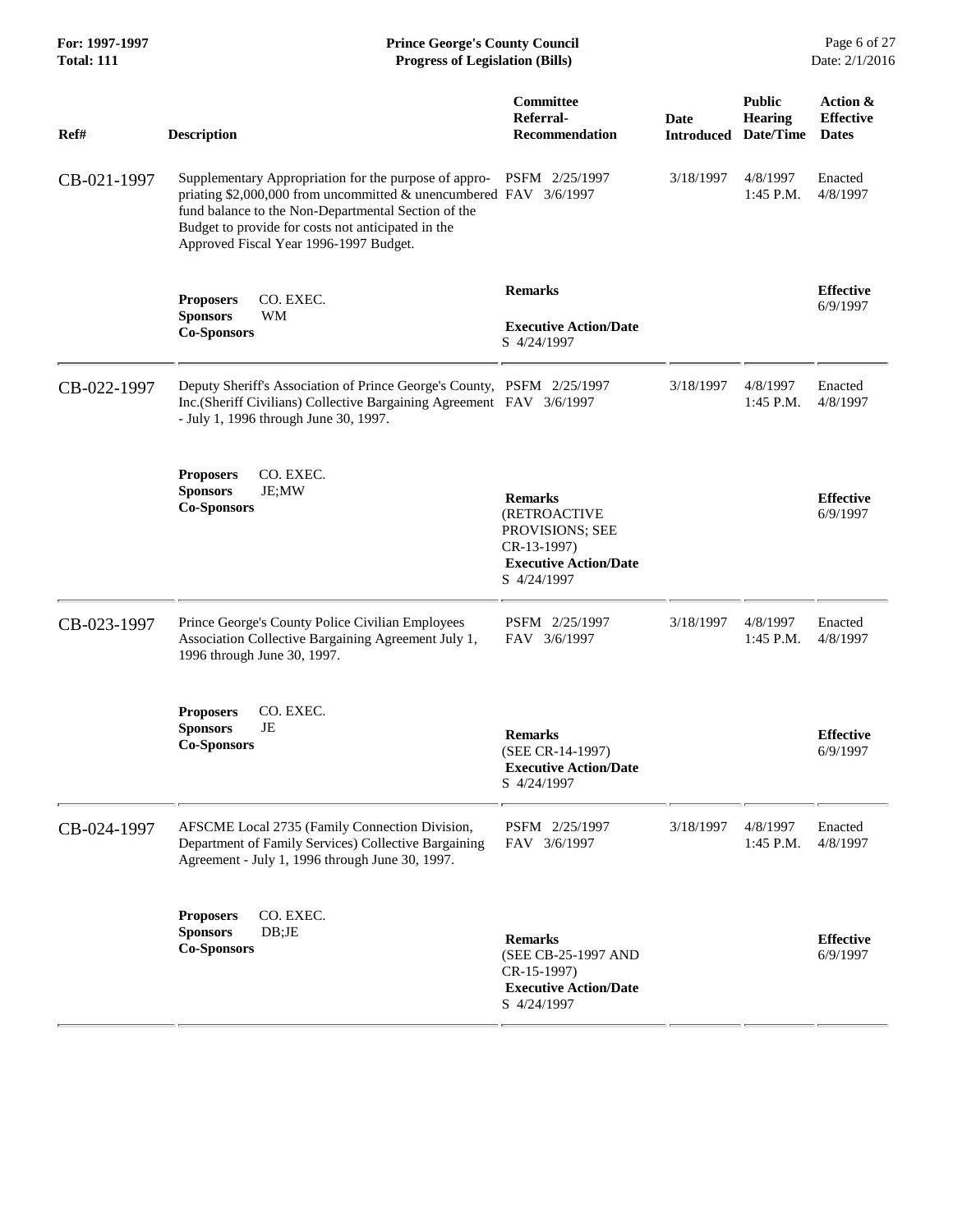| Ref#<br>CB-025-1997 | <b>Description</b><br>An Act assigning certain existing classes of work to a<br>bargaining unit represented by Council 67, AFSCME<br>AFL-CIO and its affiliated Local 2735.               | Committee<br>Referral-<br><b>Recommendation</b><br>PSFM 2/25/1997<br>FAV 3/6/1997                    | Date<br><b>Introduced</b><br>3/18/1997 | <b>Public</b><br><b>Hearing</b><br>Date/Time<br>4/8/1997<br>1:45 P.M. | Action &<br><b>Effective</b><br><b>Dates</b><br>Enacted<br>4/8/1997 |
|---------------------|-------------------------------------------------------------------------------------------------------------------------------------------------------------------------------------------|------------------------------------------------------------------------------------------------------|----------------------------------------|-----------------------------------------------------------------------|---------------------------------------------------------------------|
|                     | CO. EXEC.<br><b>Proposers</b><br>DB;JE;MW<br><b>Sponsors</b><br><b>Co-Sponsors</b>                                                                                                        | <b>Remarks</b><br>(SEE CB-24-1997 AND<br>$CR-15-1997$<br><b>Executive Action/Date</b><br>S 4/24/1997 |                                        |                                                                       | <b>Effective</b><br>6/9/1997                                        |
| CB-026-1997         | An Ordinance permitting sales events sponsored by<br>nonprofit organizations in the I-1 Zone under certain<br>circumstances.                                                              | PZED 2/25/1997<br>FAV 4/15/1997                                                                      | 4/29/1997                              | 6/10/1997<br>1:30 P.M.                                                | Enacted<br>6/10/1997                                                |
|                     | <b>Proposers</b><br>JE<br>JE<br><b>Sponsors</b><br><b>Co-Sponsors</b>                                                                                                                     | <b>Remarks</b><br><b>Executive Action/Date</b>                                                       |                                        |                                                                       | <b>Effective</b><br>7/28/1997                                       |
| CB-027-1997         | An Ordinance to require a special exception for the<br>development of any property in the C-1/R-P-C Zone<br>which abuts a public utility right-of-way.                                    | PZED 2/25/1997<br>HELD 3/27/1997<br>NR(A) 4/15/1997                                                  | 4/29/1997                              | 6/10/1997<br>1:30 P.M.                                                |                                                                     |
|                     | JE<br><b>Proposers</b><br><b>Sponsors</b><br>JE<br><b>Co-Sponsors</b>                                                                                                                     | <b>Remarks</b><br>(6/10/97 - FINAL ACTION<br>DEFERRED)<br><b>Executive Action/Date</b>               |                                        |                                                                       | <b>Effective</b>                                                    |
| CB-028-1997         | An Ordinance to define pawnshops, permitting<br>pawnshops in certain commercial zones by Special<br>Exception, and prohibiting pawnshops in all other<br>commercial and industrial zones. | PZED 3/4/1997<br>HELD 4/22/1997<br>HELD 6/4/1997<br>HELD 7/2/1997<br>FAV(A) 9/15/1997                | 9/30/1997                              | 10/28/1997 Enacted<br>1:30 P.M.                                       | 10/28/1997                                                          |
|                     | <b>SD</b><br><b>Proposers</b><br><b>SD</b><br><b>Sponsors</b><br><b>Co-Sponsors</b>                                                                                                       | <b>Remarks</b>                                                                                       |                                        |                                                                       | <b>Effective</b><br>12/15/1997                                      |
|                     |                                                                                                                                                                                           | <b>Executive Action/Date</b>                                                                         |                                        |                                                                       |                                                                     |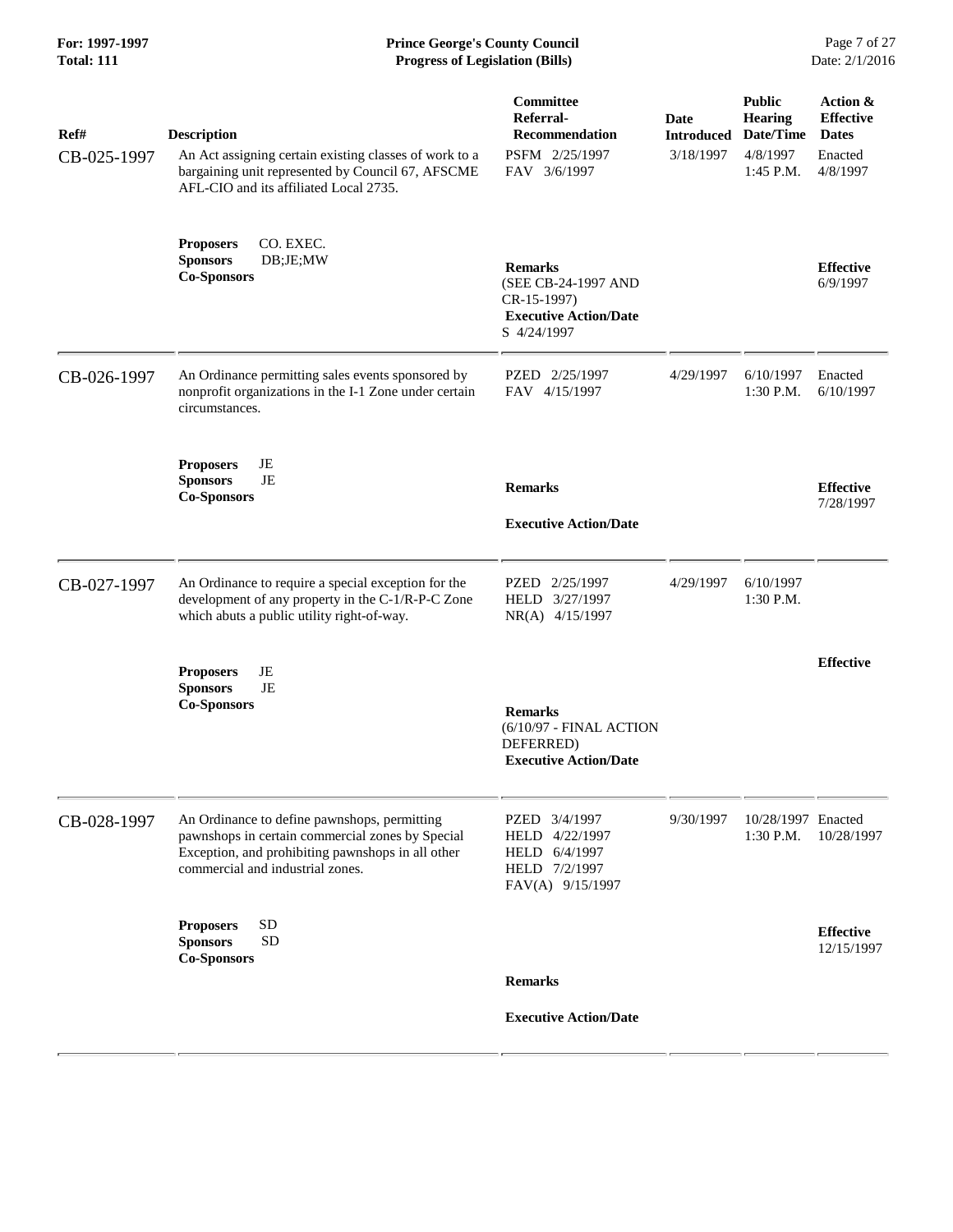# **For: 1997-1997** Prince George's County Council<br> **Form Prince George's County Council**<br> **Progress of Legislation (Bills)** Date: 2/1/2016 **Total: 111 Progress of Legislation (Bills)**

| Ref#        | <b>Description</b>                                                                                                                                                                                                                                                                                                           | Committee<br>Referral-<br><b>Recommendation</b>                                       | <b>Date</b><br><b>Introduced</b> | <b>Public</b><br><b>Hearing</b><br>Date/Time | Action &<br><b>Effective</b><br><b>Dates</b> |
|-------------|------------------------------------------------------------------------------------------------------------------------------------------------------------------------------------------------------------------------------------------------------------------------------------------------------------------------------|---------------------------------------------------------------------------------------|----------------------------------|----------------------------------------------|----------------------------------------------|
| CB-029-1997 | An act concerning Secondhand Dealers and Pawn<br>Dealers for the purpose of defining pawn dealers;<br>restricting the number of licenses; providing for the<br>licensing of employees; increasing licensing fees;<br>increasing the retention period for pawned and sold<br>items; and making related clarifying amendments. | PZED 3/4/1997<br>HELD 4/22/1997<br>HELD 6/4/1997<br>HELD 7/2/1997<br>FAV(A) 9/15/1997 | 9/30/1997                        | 10/28/1997 Enacted<br>1:30 P.M.              | 10/28/1997                                   |
|             | <b>SD</b><br><b>Proposers</b>                                                                                                                                                                                                                                                                                                |                                                                                       |                                  |                                              | <b>Effective</b><br>12/26/1997               |
|             | <b>Sponsors</b><br><b>SD</b><br><b>Co-Sponsors</b>                                                                                                                                                                                                                                                                           | <b>Remarks</b>                                                                        |                                  |                                              |                                              |
|             |                                                                                                                                                                                                                                                                                                                              | <b>Executive Action/Date</b><br>S 11/10/1997                                          |                                  |                                              |                                              |
| CB-030-1997 | North Brentwood Town Hall and Museum - Land<br>Acquisition for Maryland-National Capital Park and<br>Planning Commission.                                                                                                                                                                                                    | PSFM 3/11/1997<br>FAV 3/27/1997                                                       | 4/8/1997                         | 5/6/1997<br>1:30 P.M.                        | Enacted<br>5/6/1997                          |
|             | CO. EXEC.<br><b>Proposers</b><br>MW;SD<br><b>Sponsors</b><br><b>Co-Sponsors</b>                                                                                                                                                                                                                                              | <b>Remarks</b>                                                                        |                                  |                                              | <b>Effective</b><br>7/7/1997                 |
|             |                                                                                                                                                                                                                                                                                                                              | <b>Executive Action/Date</b><br>S 5/21/1997                                           |                                  |                                              |                                              |
| CB-031-1997 | An Act to require that gun dealers sell or otherwise<br>provide a child safety handgun lock or similar<br>mechanism with every handgun sold, leased or otherwise<br>transferred; & to require the posting of certain notice on<br>the premises where handguns are sold or leased.                                            | HEHS 3/11/1979<br>FAV(A) 6/4/1997                                                     | 6/10/1997                        | 7/1/1997<br>1:30 P.M.                        | Enacted<br>7/1/1997                          |
|             | CO. EXEC.<br><b>Proposers</b>                                                                                                                                                                                                                                                                                                | <b>Remarks</b>                                                                        |                                  |                                              | <b>Effective</b><br>8/25/1997                |
|             | <b>Sponsors</b><br>SD;IG;MW;RVR<br><b>Co-Sponsors</b>                                                                                                                                                                                                                                                                        | <b>Executive Action/Date</b><br>S 7/9/1997                                            |                                  |                                              |                                              |
| CB-032-1997 | To permit shared private water and/or sewage facilities<br>under certain circumstances; implementing bonding re-<br>quirements; providing enforcement provisions; and<br>generally relating to shared facilities.                                                                                                            | HEHS 3/18/1997<br>HELD 6/5/1997                                                       |                                  |                                              |                                              |
|             | CO. EXEC.                                                                                                                                                                                                                                                                                                                    |                                                                                       |                                  |                                              | <b>Effective</b>                             |
|             | <b>Proposers</b><br><b>Sponsors</b><br><b>Co-Sponsors</b>                                                                                                                                                                                                                                                                    | <b>Remarks</b><br><b>Executive Action/Date</b>                                        |                                  |                                              |                                              |
|             |                                                                                                                                                                                                                                                                                                                              |                                                                                       |                                  |                                              |                                              |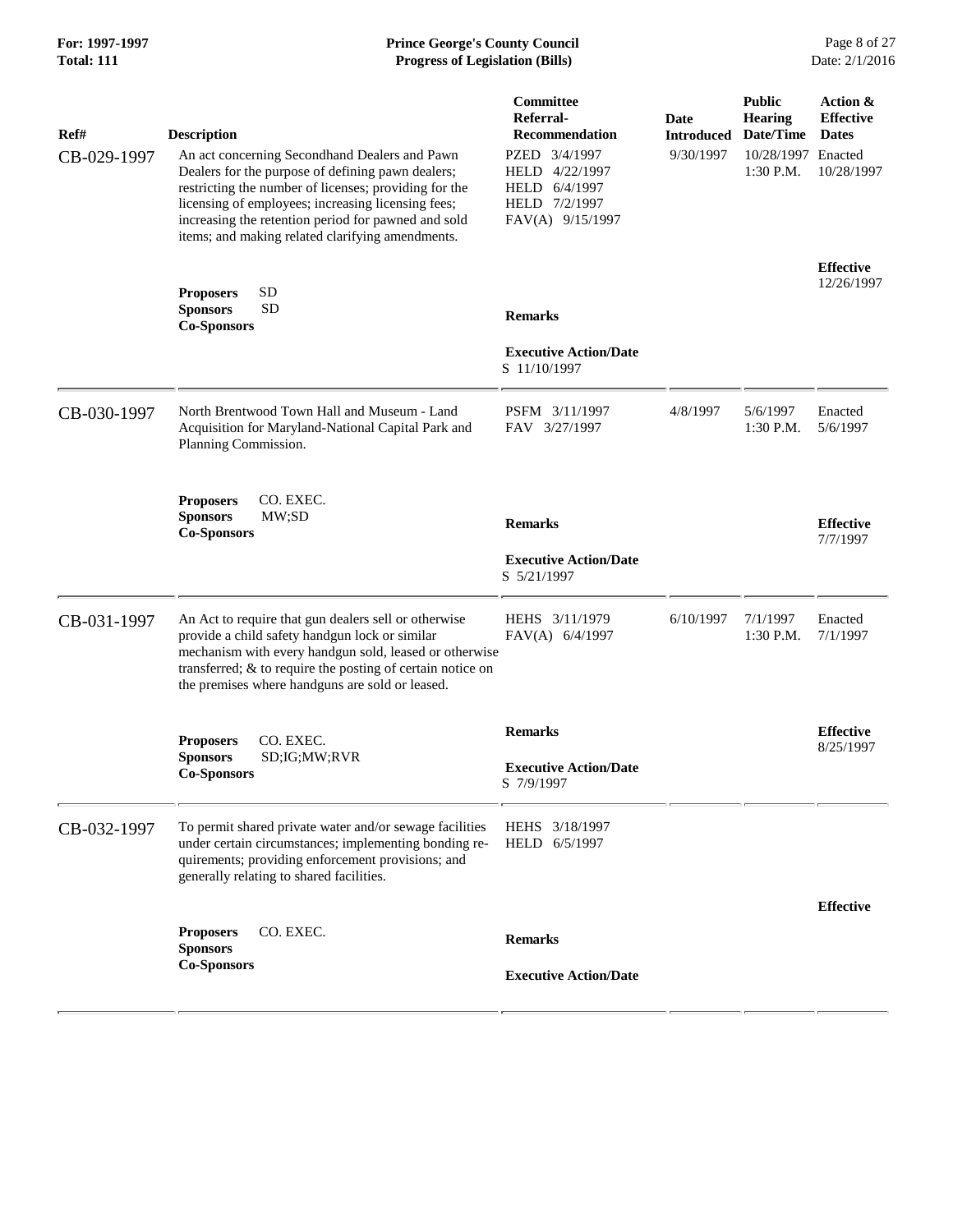| Ref#<br>CB-033-1997 | <b>Description</b><br>AFSCME Local 2462 Collective Bargaining Agreement PSFM 3/18/1997<br>July 1, 1995 through June 30, 1997.                                                                               | <b>Committee</b><br>Referral-<br><b>Recommendation</b><br>FAV 3/27/1997                                      | Date<br><b>Introduced</b><br>4/8/1997 | <b>Public</b><br><b>Hearing</b><br>Date/Time<br>5/6/1997<br>$1:30$ P.M. | Action &<br><b>Effective</b><br><b>Dates</b><br>Enacted<br>5/6/1997 |
|---------------------|-------------------------------------------------------------------------------------------------------------------------------------------------------------------------------------------------------------|--------------------------------------------------------------------------------------------------------------|---------------------------------------|-------------------------------------------------------------------------|---------------------------------------------------------------------|
|                     | CO. EXEC.<br><b>Proposers</b><br><b>Sponsors</b><br>MW;DB;JE;RVR<br><b>Co-Sponsors</b>                                                                                                                      | <b>Remarks</b><br>(SEE ALSO CR-21-1997;<br>RETRO. PROVISIONS)<br><b>Executive Action/Date</b><br>S 5/21/1997 |                                       |                                                                         | <b>Effective</b><br>7/7/1997                                        |
| CB-034-1997         | AFSCME Local 2462 (Fire Department Bureau of<br>Apparatus Maintenance Unit) Collective Bargaining<br>Agreement July 1, 1995 through June 30, 1997.                                                          | PSFM 3/18/1997<br>FAV 3/27/1997                                                                              | 4/8/1997                              | 5/6/1997<br>1:30 P.M.                                                   | Enacted<br>5/6/1997                                                 |
|                     | CO. EXEC.<br><b>Proposers</b><br>MW;JE; DB<br><b>Sponsors</b><br><b>Co-Sponsors</b>                                                                                                                         | <b>Remarks</b><br>(SEE ALSO CR-21-1997;<br>RETRO. PROVISIONS)<br><b>Executive Action/Date</b><br>S 5/21/1997 |                                       |                                                                         | <b>Effective</b><br>7/7/1997                                        |
| CB-035-1997         | An Act requiring the adequate public facilities test for<br>police facilities to be based on Police Department<br>District boundaries.                                                                      | PZED 3/18/1997<br>HELD 5/28/1997                                                                             |                                       |                                                                         |                                                                     |
|                     | <b>RVR</b><br><b>Proposers</b><br><b>Sponsors</b><br><b>Co-Sponsors</b>                                                                                                                                     | <b>Remarks</b><br><b>Executive Action/Date</b>                                                               |                                       |                                                                         | <b>Effective</b>                                                    |
| CB-036-1997         | An Ordinance exempting property currently in the<br>R-P-C Zone from the design guidelines and certain<br>regulations for townhouses.                                                                        | PZED 3/18/1997                                                                                               |                                       |                                                                         |                                                                     |
|                     | JE<br><b>Proposers</b><br><b>Sponsors</b><br><b>Co-Sponsors</b>                                                                                                                                             | <b>Remarks</b><br><b>Executive Action/Date</b>                                                               |                                       |                                                                         | <b>Effective</b>                                                    |
| CB-037-1997         | An Ordinance to require that notice of applications for<br>building and use and occupancy permits for commercial FAV 4/22/1997<br>and industrial uses in municipalities be provided to the<br>municipality. | PZED 3/18/1997                                                                                               | 5/6/1997                              | 6/10/1997<br>1:30 P.M.                                                  | Enacted<br>6/10/1997                                                |
|                     | AS<br><b>Proposers</b><br><b>Sponsors</b><br>AS<br><b>Co-Sponsors</b>                                                                                                                                       | <b>Remarks</b><br><b>Executive Action/Date</b>                                                               |                                       |                                                                         | <b>Effective</b><br>7/28/1997                                       |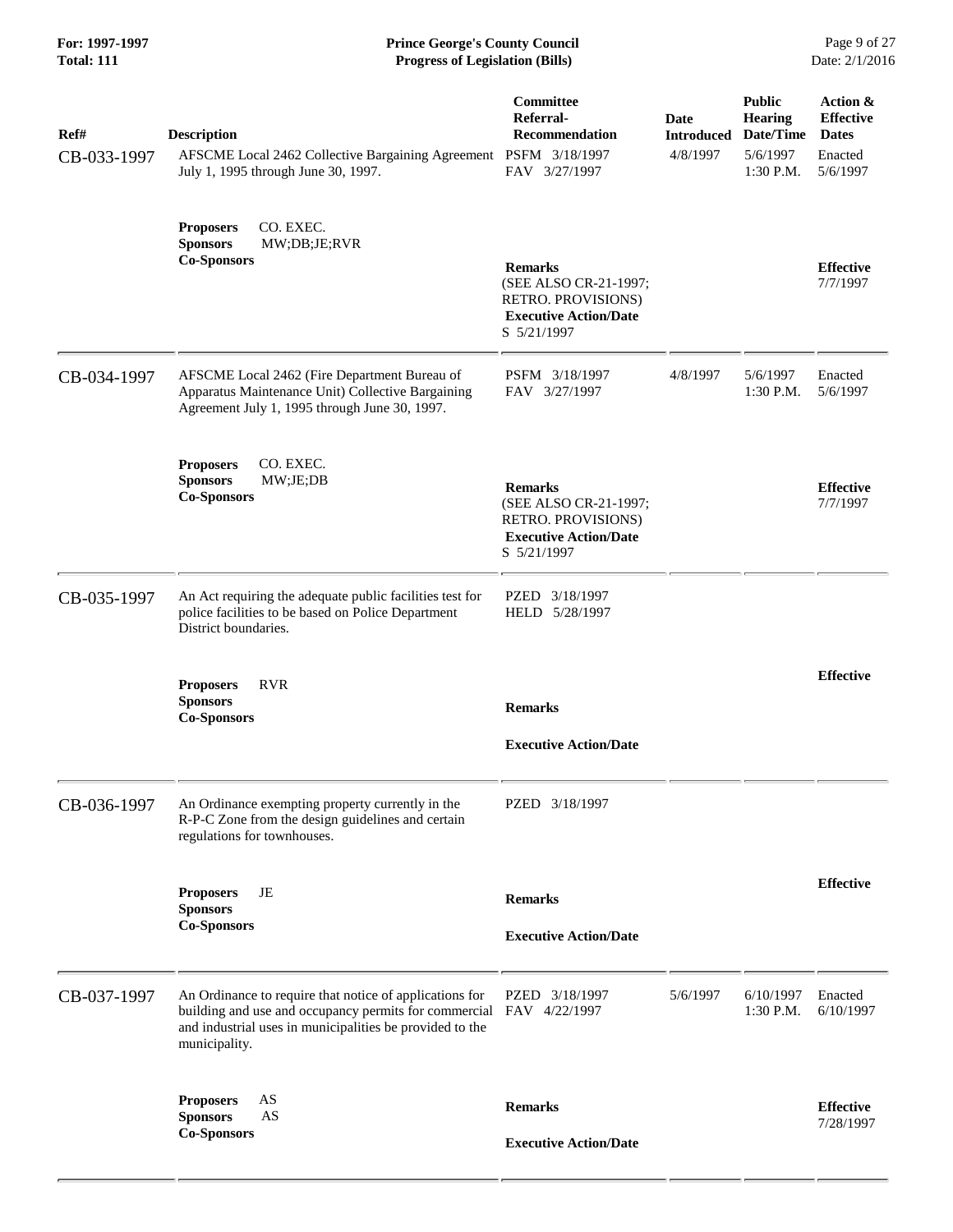#### **For: 1997-1997 Prince George's County Council** Page 10 of 27<br> **Prince George's County Council** Page 10 of 27<br> **Progress of Legislation (Bills)** Date: 2/1/2016 **Total: 111 Progress of Legislation (Bills)**

| Ref#<br>CB-038-1997 | <b>Description</b><br>AFSCME Local 3279 Collective Bargaining Agreement PSFM 3/25/1997<br>July 1, 1995 through June 30, 1997.                                                                                                                                                                                                | Committee<br>Referral-<br><b>Recommendation</b><br>FAV 4/10/1997                                        | <b>Date</b><br><b>Introduced</b><br>4/29/1997 | <b>Public</b><br>Hearing<br>Date/Time<br>6/3/1997<br>1:30 P.M. | Action &<br><b>Effective</b><br><b>Dates</b><br>Enacted<br>6/3/1997 |
|---------------------|------------------------------------------------------------------------------------------------------------------------------------------------------------------------------------------------------------------------------------------------------------------------------------------------------------------------------|---------------------------------------------------------------------------------------------------------|-----------------------------------------------|----------------------------------------------------------------|---------------------------------------------------------------------|
|                     | CO. EXEC.<br><b>Proposers</b><br><b>Sponsors</b><br>MW;DB;JE;SD<br><b>Co-Sponsors</b>                                                                                                                                                                                                                                        | <b>Remarks</b><br>(SEE CR-24-1997)<br><b>Executive Action/Date</b><br>S 6/18/1997                       |                                               |                                                                | <b>Effective</b><br>8/4/1997                                        |
| CB-039-1997         | A Bill to amend the provisions of the Personnel Law<br>concerning severance pay for employees who are<br>separated from service due to a reduction in force.                                                                                                                                                                 | PSFM 4/1/1997<br>HELD 6/5/1997<br>FAV 7/3/1997                                                          | 7/8/1997                                      | 7/29/1997<br>10:30 AM                                          | Failed<br>7/29/1997                                                 |
|                     | WM<br><b>Proposers</b><br><b>Sponsors</b><br><b>WM</b><br><b>Co-Sponsors</b>                                                                                                                                                                                                                                                 | <b>Remarks</b><br><b>Executive Action/Date</b>                                                          |                                               |                                                                | <b>Effective</b>                                                    |
| CB-040-1997         | To amend the Personnel Law procedures for reductions<br>in force in accordance with the requirements of the<br>Federal Age Discrimination in Employment Act and the<br>Annotated Code of Maryland, to amend the procedures<br>regarding retention points and displacement, for<br>determining salary rate upon reallocation. | PSFM 4/1/1997<br>HELD<br>6/5/1997<br>HELD 7/3/1997<br>HELD 9/4/1997<br>HELD 9/25/1997<br>FAV 10/16/1997 | 10/21/1997                                    | 11/25/1997 Failed<br>10:15 AM                                  | 11/25/1997                                                          |
|                     | WM<br><b>Proposers</b><br><b>Sponsors</b><br>WМ<br><b>Co-Sponsors</b>                                                                                                                                                                                                                                                        | <b>Remarks</b><br><b>Executive Action/Date</b>                                                          |                                               |                                                                | <b>Effective</b>                                                    |
| CB-041-1997         | An Act concerning Correctional Officers' Pension Plan.                                                                                                                                                                                                                                                                       | PSFM 4/1/1997<br>FAV 4/16/1997                                                                          | 4/29/1997                                     | 6/3/1997<br>1:30 P.M.                                          | Enacted<br>6/3/1997                                                 |
|                     | <b>Proposers</b><br>CO. EXEC.<br>JE;MW;DB<br><b>Sponsors</b><br><b>Co-Sponsors</b>                                                                                                                                                                                                                                           | <b>Remarks</b>                                                                                          |                                               |                                                                | <b>Effective</b>                                                    |
|                     |                                                                                                                                                                                                                                                                                                                              | <b>Executive Action/Date</b><br>S 6/18/1997                                                             |                                               |                                                                | 8/4/1997                                                            |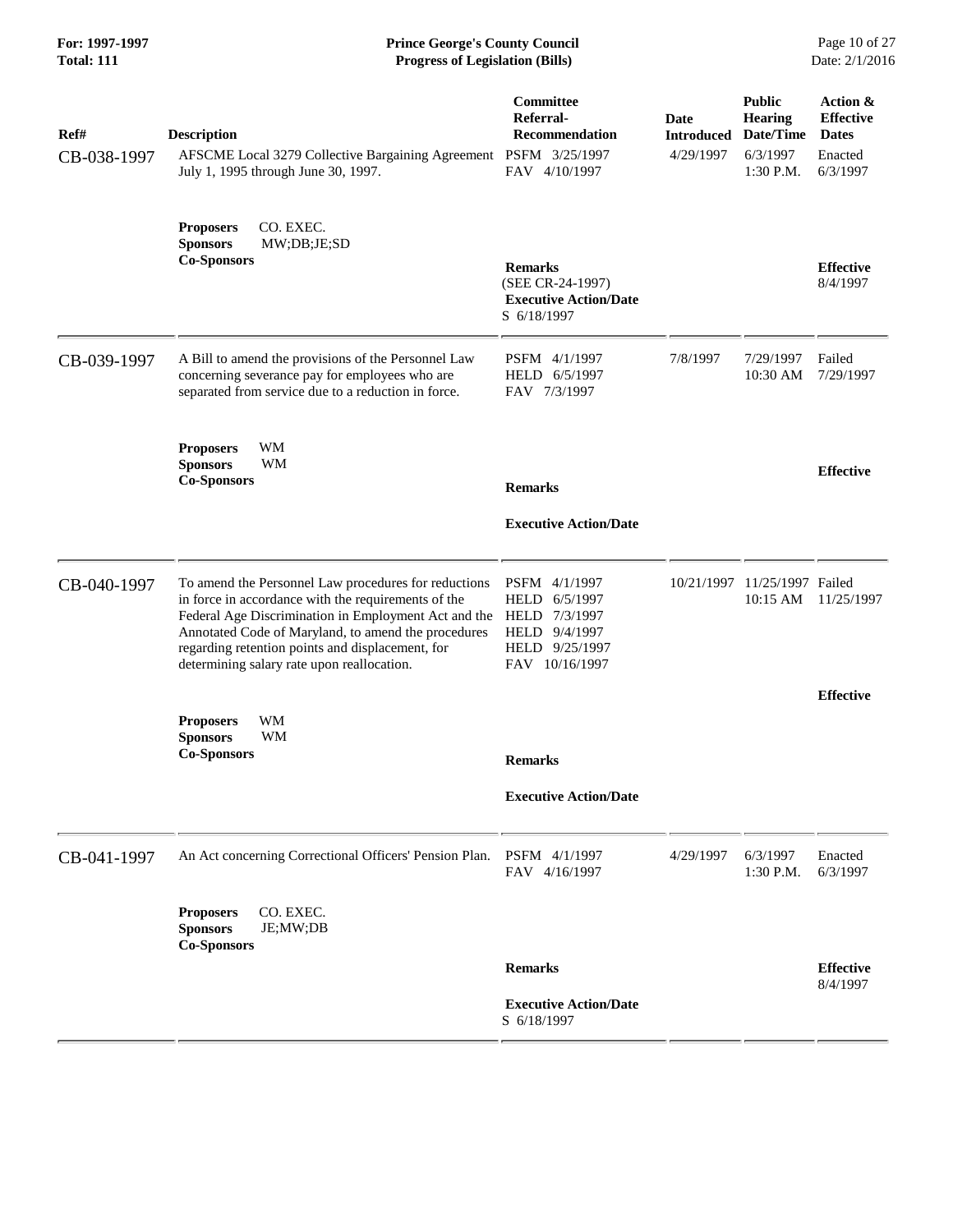| Ref#<br>CB-042-1997 | <b>Description</b><br>An Inter-project Transfer of Appropriations in the<br>FY1997 Capital Budget.                                                                                                                                                                                                                                                | Committee<br>Referral-<br>Recommendation<br>PSFM 4/1/1997<br>FAV 4/16/1997 | Date<br><b>Introduced</b><br>4/29/1997 | <b>Public</b><br><b>Hearing</b><br>Date/Time<br>6/3/1997<br>1:30 P.M. | Action &<br><b>Effective</b><br><b>Dates</b><br>Enacted<br>6/3/1997 |
|---------------------|---------------------------------------------------------------------------------------------------------------------------------------------------------------------------------------------------------------------------------------------------------------------------------------------------------------------------------------------------|----------------------------------------------------------------------------|----------------------------------------|-----------------------------------------------------------------------|---------------------------------------------------------------------|
|                     | CO. EXEC.<br><b>Proposers</b><br><b>Sponsors</b><br>SD;MW<br><b>Co-Sponsors</b>                                                                                                                                                                                                                                                                   | <b>Remarks</b>                                                             |                                        |                                                                       | <b>Effective</b><br>8/4/1997                                        |
|                     |                                                                                                                                                                                                                                                                                                                                                   | <b>Executive Action/Date</b><br>S 6/18/1997                                |                                        |                                                                       |                                                                     |
| CB-043-1997         | An Act to clarify provisions concerning members and<br>terms, purpose and duties, and reports of the<br>Intermediate Sanctions Policy Board.                                                                                                                                                                                                      | PSFM 4/1/1997<br>FAV 4/16/1997                                             | 4/29/1997                              | 6/3/1997<br>1:30 P.M.                                                 | Enacted<br>6/3/1997                                                 |
|                     | JE<br><b>Proposers</b><br><b>Sponsors</b><br><b>JE</b><br><b>Co-Sponsors</b>                                                                                                                                                                                                                                                                      | <b>Remarks</b>                                                             |                                        |                                                                       | <b>Effective</b><br>8/4/1997                                        |
|                     |                                                                                                                                                                                                                                                                                                                                                   | <b>Executive Action/Date</b><br>S 6/18/1997                                |                                        |                                                                       |                                                                     |
| CB-044-1997         | A Zoning Ordinance concerning Mixed-Use Transporta- PZED 4/1/1997<br>tion, R-M Comprehensive Design, and Residential<br>Zones; defining a Waterfront Entertainment/Retail<br>Complex; permitting this use in an M-X-T Zone; and<br>allowing non-industrial M-X-T uses in Residential and<br>Comprehensive Design Zones in accordance with certain | FAV(A) 5/2/1997                                                            | 5/13/1997                              | 6/17/1997<br>1:30 P.M.                                                | Enacted<br>6/17/1997                                                |
|                     | requirements.                                                                                                                                                                                                                                                                                                                                     | <b>Remarks</b>                                                             |                                        |                                                                       | <b>Effective</b><br>8/4/1997                                        |
|                     | CO. EXEC.<br><b>Proposers</b><br><b>Sponsors</b><br>DB;JE;MW<br><b>Co-Sponsors</b>                                                                                                                                                                                                                                                                | <b>Executive Action/Date</b>                                               |                                        |                                                                       |                                                                     |
| CB-045-1997         | Subdivision Bill - to provide specific requirements for<br>the development of Certain Residential and R-M<br>Comprehen- sive Design Zone property when developed<br>in conjunction with Mixed Use Transportation Zone<br>property.                                                                                                                | PZED 4/1/1997<br>FAV(A) 5/2/1997                                           | 5/13/1997                              | 7/1/1997<br>$1:30$ P.M.                                               | Enacted<br>7/1/1997                                                 |
|                     | CO. EXEC.<br><b>Proposers</b>                                                                                                                                                                                                                                                                                                                     | <b>Remarks</b>                                                             |                                        |                                                                       | <b>Effective</b><br>8/22/1997                                       |
|                     | <b>Sponsors</b><br>DB;JE<br><b>Co-Sponsors</b>                                                                                                                                                                                                                                                                                                    | <b>Executive Action/Date</b><br>S 7/22/1997                                |                                        |                                                                       |                                                                     |
| CB-046-1997         | Consolidated Housing and Community Development<br>Plan Amending obsolete language referenced in Subtitle FAV 6/19/1997<br>15A of the Prince George's County Code.                                                                                                                                                                                 | THE 4/15/1997                                                              | 7/1/1997                               | 7/29/1997<br>10:45 AM                                                 | Enacted<br>7/29/1997                                                |
|                     | CO. EXEC.<br><b>Proposers</b><br><b>Sponsors</b><br>DB;JE                                                                                                                                                                                                                                                                                         |                                                                            |                                        |                                                                       |                                                                     |
|                     | <b>Co-Sponsors</b>                                                                                                                                                                                                                                                                                                                                | <b>Remarks</b>                                                             |                                        |                                                                       | <b>Effective</b><br>9/29/1997                                       |

 **Executive Action/Date** S 8/13/1997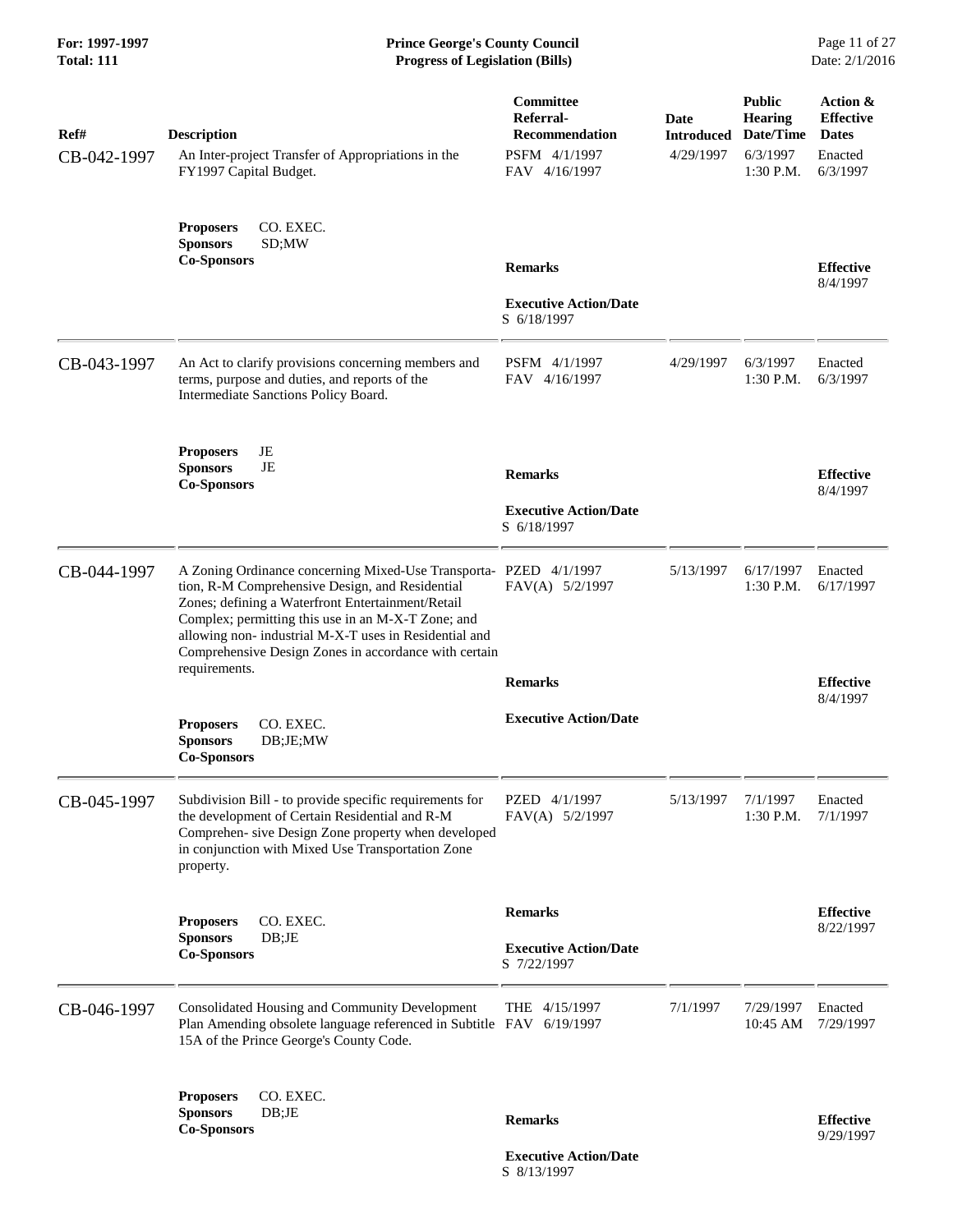#### **For: 1997-1997 Prince George's County Council** Page 12 of 27<br> **Prince George's County Council** Page 12 of 27<br> **Progress of Legislation (Bills)** Date: 2/1/2016 **Total: 111 Progress of Legislation (Bills)**

| Ref#        | <b>Description</b>                                                                                                                                                                                                                                     | Committee<br>Referral-<br><b>Recommendation</b>                                                                                | <b>Date</b><br><b>Introduced</b> | <b>Public</b><br>Hearing<br>Date/Time          | Action &<br><b>Effective</b><br><b>Dates</b> |
|-------------|--------------------------------------------------------------------------------------------------------------------------------------------------------------------------------------------------------------------------------------------------------|--------------------------------------------------------------------------------------------------------------------------------|----------------------------------|------------------------------------------------|----------------------------------------------|
| CB-047-1997 | A Subdivision Bill providing that private roads may be<br>used to serve certain types of dwellings in the M-X-C<br>Zone.                                                                                                                               | PZED 4/15/1997<br>FAV 5/7/1997                                                                                                 | 5/13/1997                        | 7/1/1997<br>1:30 P.M.                          | Enacted<br>7/1/1997                          |
|             | <b>RVR</b><br><b>Proposers</b><br><b>Sponsors</b><br><b>RVR</b><br><b>Co-Sponsors</b>                                                                                                                                                                  | <b>Remarks</b>                                                                                                                 |                                  |                                                | <b>Effective</b><br>8/22/1997                |
|             |                                                                                                                                                                                                                                                        | <b>Executive Action/Date</b><br>S 7/22/1997                                                                                    |                                  |                                                |                                              |
| CB-048-1997 | An Ordinance for the purpose of establishing an<br>adequate public facilities test for schools at the time of<br>approval of a Final Development Plan.<br><b>RVR</b><br><b>Proposers</b><br><b>Sponsors</b><br><b>RVR</b>                              | PZED 4/15/1997<br>HELD 5/2/1997<br>HELD 5/7/1997<br>FAV(A) 5/28/1997<br>C.O.W. 7/1/1997<br>FAV(A) 7/22/1997<br>C.O.W. 9/2/1997 | 6/3/1997                         | 7/1/1997<br>1:30 P.M.<br>9/2/1997<br>1:30 P.M. | Recommit<br>7/1/1997<br>Recommit<br>9/2/1997 |
|             | <b>Co-Sponsors</b>                                                                                                                                                                                                                                     |                                                                                                                                |                                  |                                                | <b>Effective</b>                             |
|             |                                                                                                                                                                                                                                                        | <b>Remarks</b>                                                                                                                 |                                  |                                                |                                              |
|             |                                                                                                                                                                                                                                                        | <b>Executive Action/Date</b>                                                                                                   |                                  |                                                |                                              |
| CB-049-1997 | An Emergency Act concerning School Facilities<br>Surcharge to increase the School Facilities Surcharge<br>and exempt certain types of residential development<br>from the payment of the surcharge.                                                    | PZED 4/15/1997<br>HELD 5/2/1997<br>FAV(A) 5/7/1997                                                                             | 5/13/1997                        | 6/3/1997<br>1:30 P.M.                          | Enacted<br>6/3/1997                          |
|             | <b>RVR</b><br><b>Proposers</b><br>RVR;WM;IG;AS;AMC;MW;JE;DB<br><b>Sponsors</b><br><b>Co-Sponsors</b>                                                                                                                                                   | <b>Remarks</b>                                                                                                                 |                                  |                                                | <b>Effective</b><br>6/17/1997                |
|             |                                                                                                                                                                                                                                                        | <b>Executive Action/Date</b><br>S 6/17/1997                                                                                    |                                  |                                                |                                              |
| CB-050-1997 | An Act to establish a Spending Affordability Committee PSFM 4/15/1997<br>replacing the Board of Revenue Estimates, providing for HELD 6/5/1997<br>the appointment and terms of members, and providing<br>duties and responsibilities of the Committee. | FAV(A) 6/19/1997                                                                                                               | 7/1/1997                         | 7/29/1997<br>10:30 AM                          | Enacted<br>7/29/1997                         |
|             | <b>Proposers</b><br>CO. EXEC.<br><b>Sponsors</b><br>SD;MW;JE<br><b>Co-Sponsors</b>                                                                                                                                                                     | <b>Remarks</b>                                                                                                                 |                                  |                                                | <b>Effective</b><br>9/29/1997                |
|             |                                                                                                                                                                                                                                                        | <b>Executive Action/Date</b><br>S 8/13/1997                                                                                    |                                  |                                                |                                              |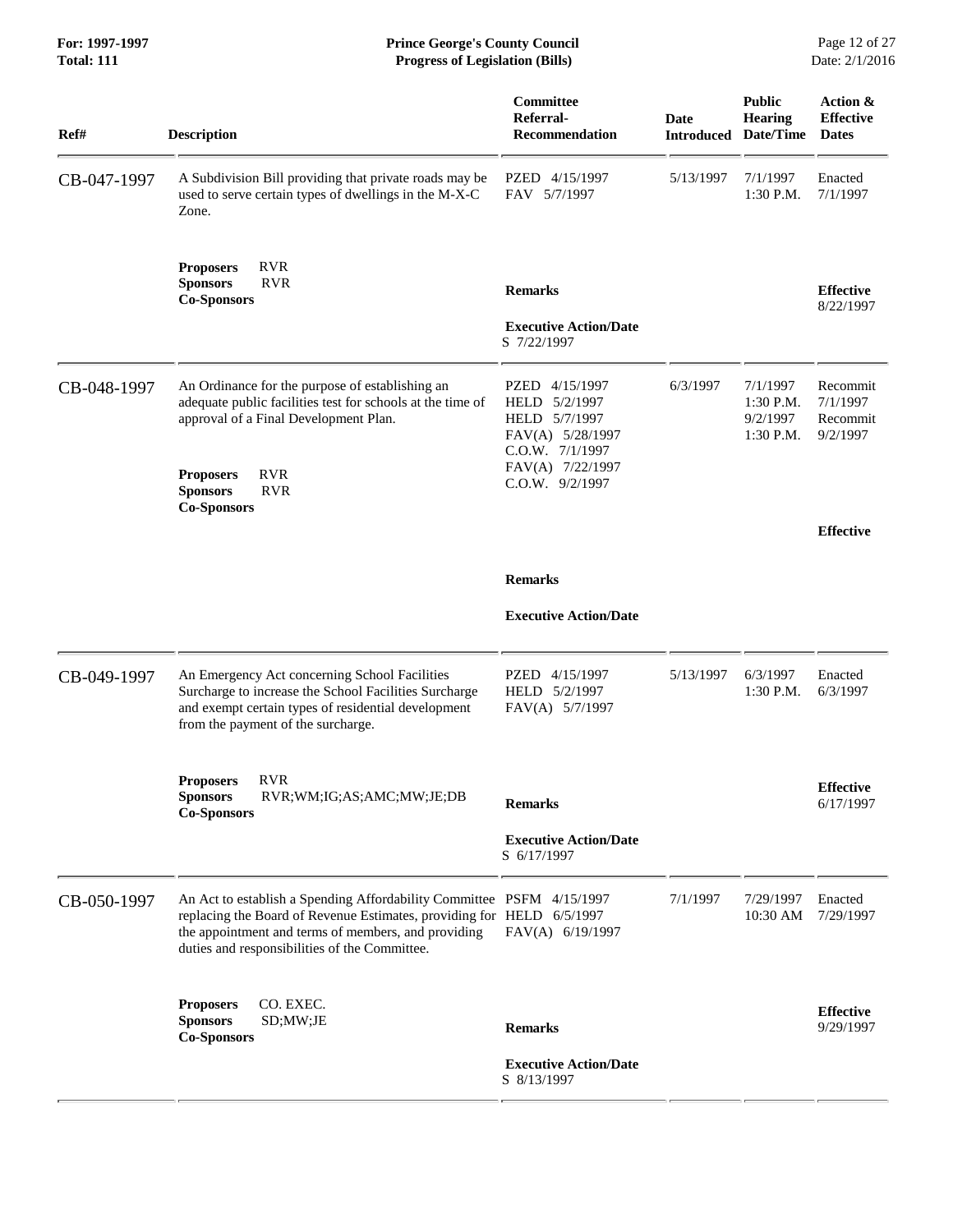| For: 1997-1997<br><b>Total: 111</b> | <b>Prince George's County Council</b><br>Page 13 of 27<br><b>Progress of Legislation (Bills)</b><br>Date: 2/1/2016                                                                                                                                                                               |                                                              |                           |                                              |                                              |
|-------------------------------------|--------------------------------------------------------------------------------------------------------------------------------------------------------------------------------------------------------------------------------------------------------------------------------------------------|--------------------------------------------------------------|---------------------------|----------------------------------------------|----------------------------------------------|
| Ref#<br>CB-051-1997                 | <b>Description</b><br>An Act to amend language which mandates the payment PSFM 4/15/1997<br>of a death benefit upon the death of a County Employee. HELD 6/5/1997                                                                                                                                | <b>Committee</b><br>Referral-<br><b>Recommendation</b>       | Date<br><b>Introduced</b> | <b>Public</b><br><b>Hearing</b><br>Date/Time | Action &<br><b>Effective</b><br><b>Dates</b> |
|                                     | CO. EXEC.<br><b>Proposers</b><br><b>Sponsors</b><br><b>Co-Sponsors</b>                                                                                                                                                                                                                           | <b>Remarks</b><br><b>Executive Action/Date</b>               |                           |                                              | <b>Effective</b>                             |
| CB-052-1997                         | FY98 Current Expense Budget and Capital<br>Improvement Program for the Parking Authority.                                                                                                                                                                                                        |                                                              | 5/22/1997                 |                                              | Enacted<br>5/22/1997                         |
|                                     | <b>Proposers</b><br>DB<br><b>Sponsors</b><br>DB;JE;MW<br><b>Co-Sponsors</b>                                                                                                                                                                                                                      | <b>Remarks</b><br><b>Executive Action/Date</b><br>S 6/5/1997 |                           |                                              | <b>Effective</b><br>7/1/1997                 |
| CB-053-1997                         | An Act approving the Prince George's County portion of<br>the Park and Planning Commission budget and making<br>appropriations and levying certain taxes for FY<br>1997-1998 for the M-NCPPC, and establishing the<br>compensation of the Chairman of the Prince George's<br>Co. Planning Board. | <b>Remarks</b>                                               | 5/22/1997                 |                                              | Enacted<br>5/22/1997                         |
|                                     | $\rm DB$<br><b>Proposers</b><br><b>Sponsors</b><br>DB;MW;AS<br><b>Co-Sponsors</b>                                                                                                                                                                                                                | <b>Executive Action/Date</b><br>S 6/5/1997                   |                           |                                              | <b>Effective</b><br>7/1/1997                 |
| CB-054-1997                         | An Act concerning FY 1997-98 Current Expense and<br>Capital Budgets.                                                                                                                                                                                                                             |                                                              | 5/22/1997                 |                                              | Enacted<br>5/22/1997                         |
|                                     | DB<br><b>Proposers</b><br>DB<br><b>Sponsors</b><br><b>Co-Sponsors</b>                                                                                                                                                                                                                            | <b>Remarks</b><br><b>Executive Action/Date</b><br>S 6/5/1997 |                           |                                              | <b>Effective</b><br>7/1/1997                 |
| CB-055-1997                         | An Ordinance to amend the criteria for claiming mistake PZED 4/29/1997<br>to limit the claim to mistakes in the existing zoning map $FAV(A)$ 6/16/1997<br>which occurred not more than six years prior to filing an<br>application.                                                              |                                                              | 7/1/1997                  | 7/29/1997<br>1:30 P.M.                       | Enacted<br>7/29/1997                         |
|                                     | WM<br><b>Proposers</b><br><b>Sponsors</b><br>WM<br><b>Co-Sponsors</b>                                                                                                                                                                                                                            | <b>Remarks</b><br><b>Executive Action/Date</b>               |                           |                                              | <b>Effective</b><br>9/15/1997                |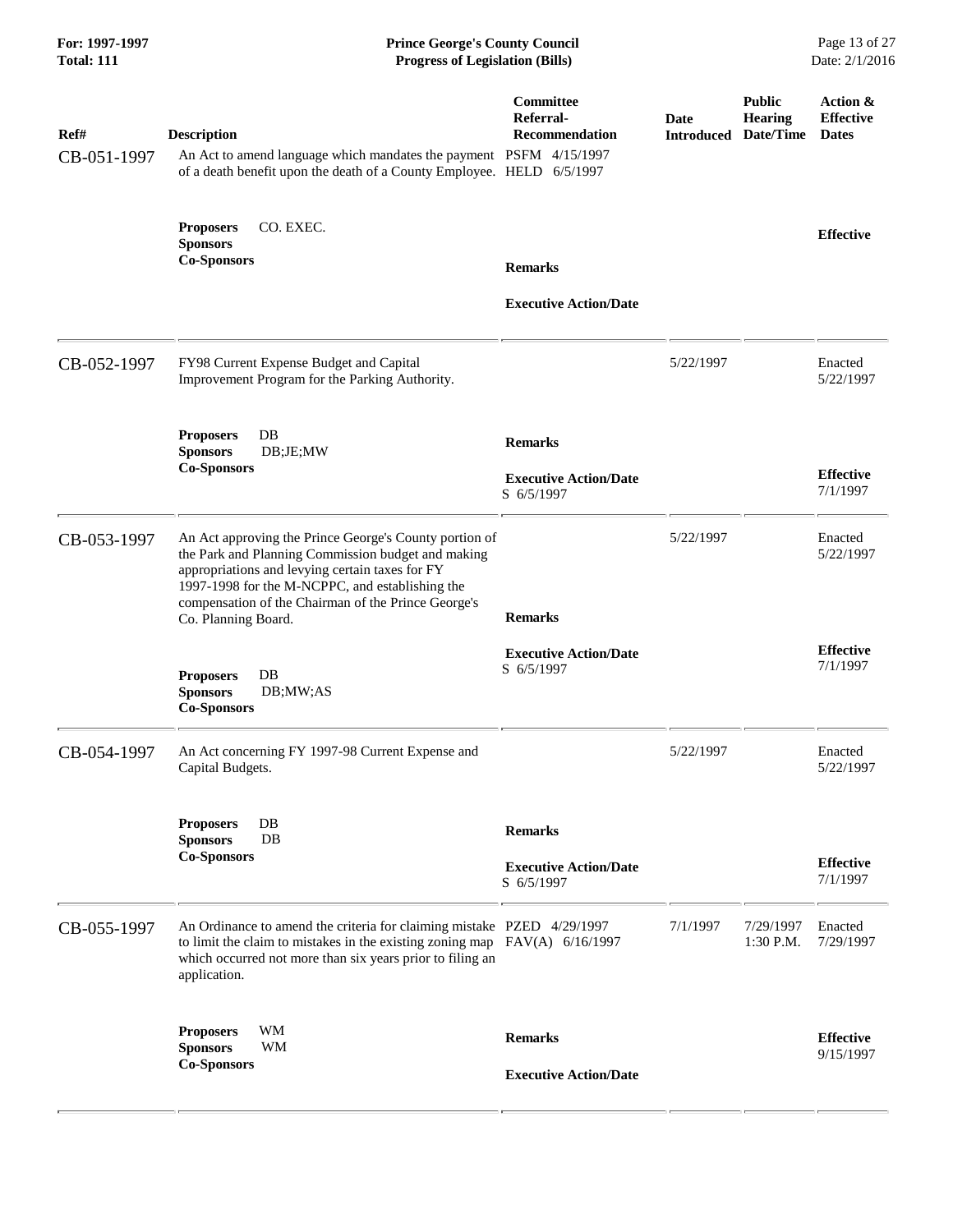| Ref#<br>CB-056-1997 | <b>Description</b><br>An Act to provide that no officer, agent or employee of<br>the County or towing company may act as an agent of a<br>private property owner for the purpose of authorizing<br>the impoundment of a vehicle and to revise gender<br>specific language.                             | <b>Committee</b><br>Referral-<br><b>Recommendation</b><br>THE 4/29/1997<br>HELD 6/5/1997 | Date<br>Introduced | <b>Public</b><br><b>Hearing</b><br>Date/Time | Action &<br><b>Effective</b><br><b>Dates</b><br><b>Effective</b> |
|---------------------|--------------------------------------------------------------------------------------------------------------------------------------------------------------------------------------------------------------------------------------------------------------------------------------------------------|------------------------------------------------------------------------------------------|--------------------|----------------------------------------------|------------------------------------------------------------------|
|                     | <b>Proposers</b><br>AS<br><b>Sponsors</b><br><b>Co-Sponsors</b>                                                                                                                                                                                                                                        | <b>Remarks</b><br><b>Executive Action/Date</b>                                           |                    |                                              |                                                                  |
| CB-057-1997         | An Act related to the Redskins Stadium modifying the<br>traffic engineering survey for certain parking permit<br>areas; setting a fine for parking violations; providing for<br>enforcement and authorizing the police to tow any<br>vehicle parked in violation of such regulations or<br>provisions. | THE 4/29/1997<br>FAV(A) 6/5/1997                                                         | 6/17/1997          | 7/22/1997<br>1:30 P.M.                       | Enacted<br>7/22/1997                                             |
|                     |                                                                                                                                                                                                                                                                                                        | <b>Remarks</b>                                                                           |                    |                                              | <b>Effective</b>                                                 |
|                     | CO. EXEC.<br><b>Proposers</b><br><b>Sponsors</b><br>DB;MW<br><b>Co-Sponsors</b>                                                                                                                                                                                                                        | <b>Executive Action/Date</b><br>S 8/7/1997                                               |                    |                                              | 9/22/1997                                                        |
| CB-058-1997         | An Act to amend the Revitalization Tax Credit District<br>to add a census tract to the District and to limit the credit FAV 6/5/1997<br>in that tract to nonresidential improvements.                                                                                                                  | PSFM 5/6/1997                                                                            | 6/17/1997          | 7/22/1997<br>1:30 P.M.                       | Enacted<br>7/22/1997                                             |
|                     | <b>AMC</b><br><b>Proposers</b><br><b>Sponsors</b><br>AMC<br><b>Co-Sponsors</b>                                                                                                                                                                                                                         | <b>Remarks</b>                                                                           |                    |                                              | <b>Effective</b><br>9/22/1997                                    |
|                     |                                                                                                                                                                                                                                                                                                        | <b>Executive Action/Date</b><br>S 8/7/1997                                               |                    |                                              |                                                                  |
| CB-059-1997         | An Ordinance establishing a procedure for Detailed Site PZED 5/6/1997<br>Plans for Grading.                                                                                                                                                                                                            | FAV(A) 5/28/1997                                                                         | 6/3/1997           | 7/1/1997<br>1:30 P.M. $7/1/1997$             | Enacted                                                          |
|                     | <b>AMC</b><br><b>Proposers</b><br>AMC;SD<br><b>Sponsors</b><br><b>Co-Sponsors</b>                                                                                                                                                                                                                      | <b>Remarks</b><br><b>Executive Action/Date</b>                                           |                    |                                              | <b>Effective</b><br>8/18/1997                                    |
| CB-060-1997         | Emergency Act to continue the transfer tax rate at 1.4%; PSFM 5/6/1997<br>eliminating scheduled reductions in the transfer tax rate;<br>and making this Act an emergency measure.                                                                                                                      |                                                                                          | 5/6/1997           | 6/3/1997<br>$1:30$ P.M.                      | Enacted<br>6/3/1997                                              |
|                     | <b>Proposers</b><br>CO. EXEC.                                                                                                                                                                                                                                                                          | <b>Remarks</b>                                                                           |                    |                                              |                                                                  |
|                     | DB;SD<br><b>Sponsors</b><br><b>Co-Sponsors</b>                                                                                                                                                                                                                                                         | <b>Executive Action/Date</b><br>S 6/5/1997                                               |                    |                                              | <b>Effective</b><br>6/5/1997                                     |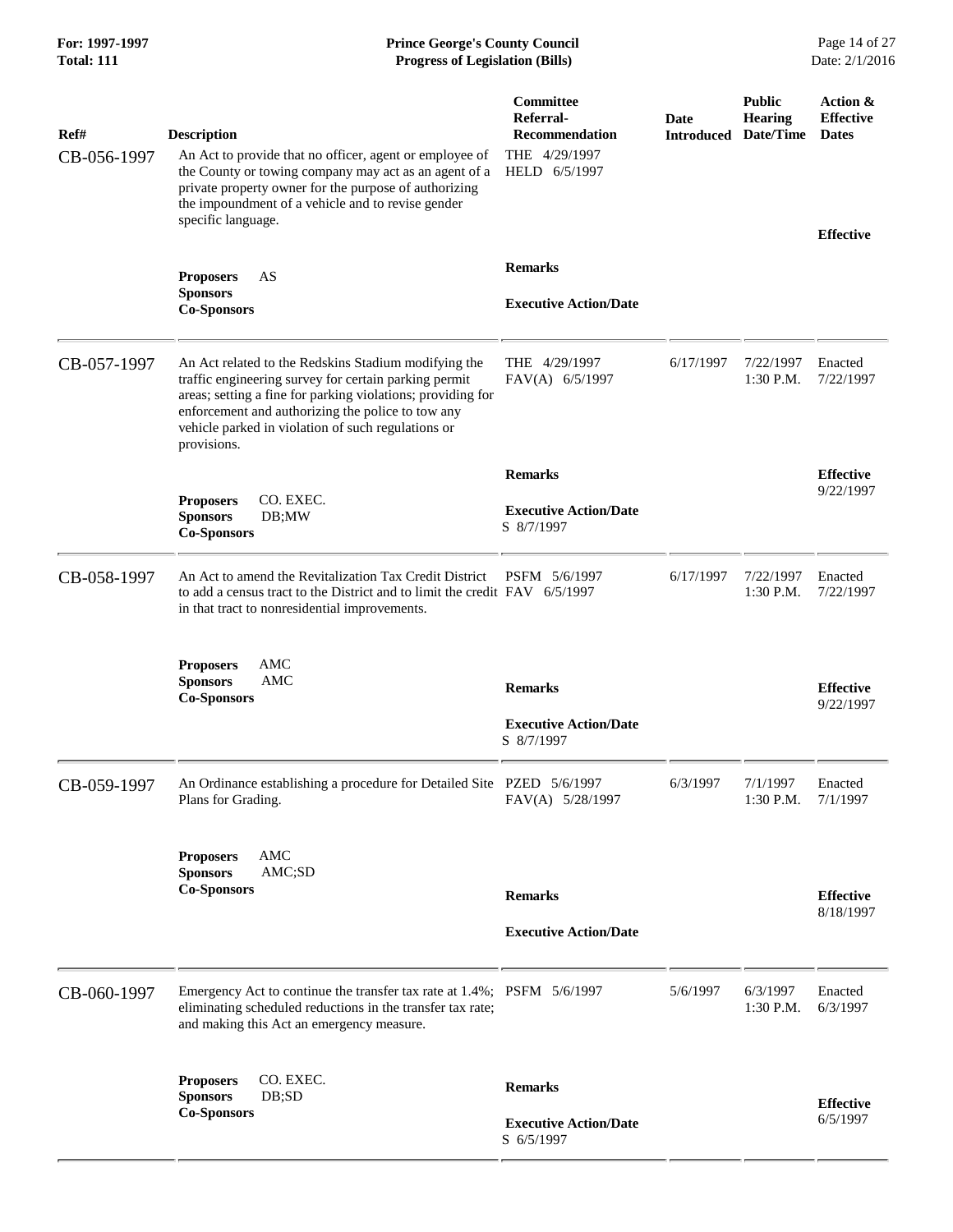### **For: 1997-1997 Prince George's County Council** Page 15 of 27<br> **Prince George's County Council** Page 15 of 27<br> **Progress of Legislation (Bills)** Date: 2/1/2016 **Total: 111 Progress of Legislation (Bills)**

| Ref#<br>CB-061-1997 | <b>Description</b><br>An Ordinance allowing oral argument in those zoning<br>cases which the District Council elects to review, and in FAV 6/16/1997<br>zoning cases in which an appeal or exceptions are not<br>filed and the Council must make the final decision.                                     | Committee<br>Referral-<br><b>Recommendation</b><br>PZED 5/13/1997 | Date<br><b>Introduced</b><br>7/1/1997 | <b>Public</b><br><b>Hearing</b><br>Date/Time<br>7/29/1997<br>$1:30$ P.M. | Action &<br><b>Effective</b><br><b>Dates</b><br>Enacted<br>7/29/1997 |
|---------------------|----------------------------------------------------------------------------------------------------------------------------------------------------------------------------------------------------------------------------------------------------------------------------------------------------------|-------------------------------------------------------------------|---------------------------------------|--------------------------------------------------------------------------|----------------------------------------------------------------------|
|                     | WM<br><b>Proposers</b><br><b>Sponsors</b><br>WM<br><b>Co-Sponsors</b>                                                                                                                                                                                                                                    | <b>Remarks</b><br><b>Executive Action/Date</b>                    |                                       |                                                                          | <b>Effective</b><br>9/15/1997                                        |
| CB-062-1997         | An Ordinance requiring certain adequate public facility<br>findings for Special Exceptions for Medical/Residential FAV(A) 6/16/1997<br>Campuses under certain circumstances.                                                                                                                             | PZED 5/13/1997                                                    | 7/1/1997                              | 7/29/1997<br>1:30 P.M.                                                   | Enacted<br>7/29/1997                                                 |
|                     | WM<br><b>Proposers</b><br><b>Sponsors</b><br><b>WM</b><br><b>Co-Sponsors</b>                                                                                                                                                                                                                             | <b>Remarks</b><br><b>Executive Action/Date</b>                    |                                       |                                                                          | <b>Effective</b><br>9/15/1997                                        |
| CB-063-1997         | An Act concerning Grading and Soil Erosion to remove<br>obsolete terms; add & clarify definitions; reduce proces- HELD 6/5/1997<br>sing time for grading permits; require certain<br>Chesapeake Bay Critical Area reviews; and make other<br>amendments and modifications concerning grading<br>permits. | THE 5/13/1997<br>NR 6/19/1997                                     | 7/8/1997                              | 7/29/1997<br>10:45 AM                                                    | Enacted<br>7/29/1997                                                 |
|                     | CO. EXEC.<br><b>Proposers</b><br><b>Sponsors</b><br>DB;SD<br><b>Co-Sponsors</b>                                                                                                                                                                                                                          | <b>Remarks</b><br><b>Executive Action/Date</b><br>S 8/13/1997     |                                       |                                                                          | <b>Effective</b><br>9/29/1997                                        |
| CB-064-1997         | 1997 Inventory of Real Property and Improvements<br>titled in the name of Prince George's County.                                                                                                                                                                                                        | PSFM 5/22/1997<br>FAV(A) 6/5/1997                                 | 6/17/1997                             | 7/22/1997<br>1:30 P.M                                                    | Enacted<br>7/22/1997                                                 |
|                     | CO. EXEC.<br><b>Proposers</b><br><b>Sponsors</b><br>MW;DB<br><b>Co-Sponsors</b>                                                                                                                                                                                                                          | <b>Remarks</b><br><b>Executive Action/Date</b><br>S 8/7/1997      |                                       |                                                                          | <b>Effective</b><br>9/22/1997                                        |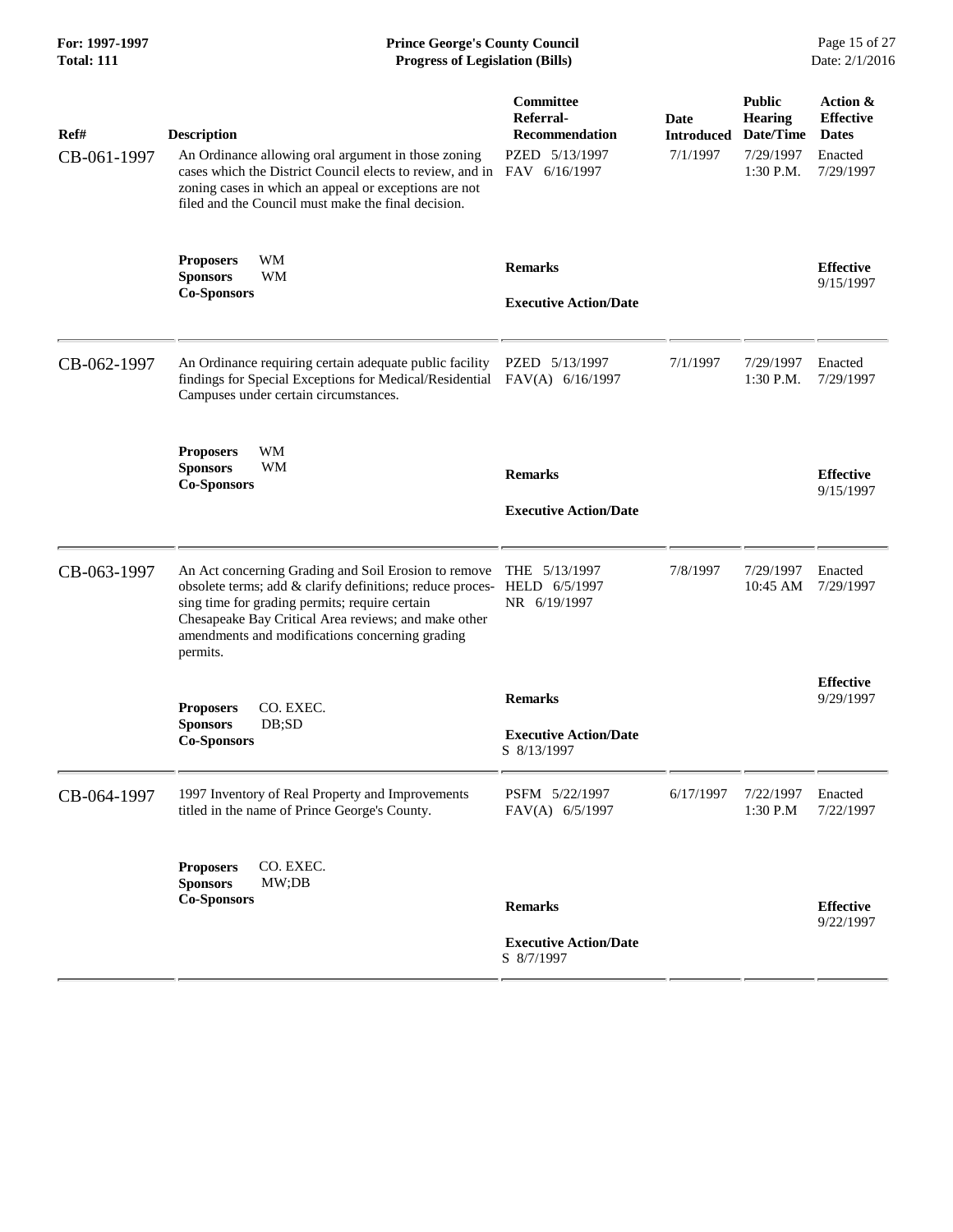# **For: 1997-1997 Prince George's County Council** Page 16 of 27<br> **Prince George's County Council** Page 16 of 27<br> **Progress of Legislation (Bills)** Date: 2/1/2016 **Total: 111 Progress of Legislation (Bills)**

| Ref#<br>CB-065-1997 | <b>Description</b><br>An Act to amend the procedures for reductions in force<br>to provide displacement rights, to delete County<br>residence for computing retention points in accordance<br>with requirements of the Annotated Code of Maryland,<br>to amend the procedures regarding retention points and<br>displacement, and generally relating to reductions in<br>force. | Committee<br>Referral-<br><b>Recommendation</b><br>PSFM 5/22/1997<br>HELD<br>6/5/1997<br>HELD 7/3/1997<br>HELD 9/4/1997<br>HELD 9/25/1997<br>FAV(A) 10/16/1997 | Date<br><b>Introduced</b><br>5/22/1997 | <b>Public</b><br><b>Hearing</b><br>Date/Time<br>6/17/1997<br>1:30 P.M.<br>11/25/1997<br>10:15 AM | Action &<br><b>Effective</b><br><b>Dates</b><br>Failed<br>11/25/1997<br><b>Effective</b> |
|---------------------|---------------------------------------------------------------------------------------------------------------------------------------------------------------------------------------------------------------------------------------------------------------------------------------------------------------------------------------------------------------------------------|----------------------------------------------------------------------------------------------------------------------------------------------------------------|----------------------------------------|--------------------------------------------------------------------------------------------------|------------------------------------------------------------------------------------------|
|                     | WM<br><b>Proposers</b><br><b>Sponsors</b><br>WМ<br><b>Co-Sponsors</b>                                                                                                                                                                                                                                                                                                           | <b>Remarks</b><br>(10/21--SUBSTANTIVELY<br><b>AMENDED</b> )<br><b>Executive Action/Date</b>                                                                    |                                        |                                                                                                  |                                                                                          |
| CB-066-1997         | An Emergency Act concerning County Real Property for PSFM 6/3/1997<br>the purpose of approving the lease of the property for<br>the site upon which the Consolidated Transit Operations<br>and Vehicle Maintenance Facility is to be built.                                                                                                                                     | FAV 6/19/1997                                                                                                                                                  | 7/1/1997                               | 7/29/1997<br>10:30 AM                                                                            | Enacted<br>7/29/1997                                                                     |
|                     | CO. EXEC.<br><b>Proposers</b><br><b>Sponsors</b><br>SD;MW;DB<br><b>Co-Sponsors</b>                                                                                                                                                                                                                                                                                              | <b>Remarks</b><br><b>Executive Action/Date</b><br>S 7/29/1997                                                                                                  |                                        |                                                                                                  | <b>Effective</b><br>7/29/1997                                                            |
| CB-067-1997         | An Act assigning certain existing classes of work to the PSFM 6/3/1997<br>bargaining unit represented by International Association FAV 6/19/1997<br>of Fire Fighters, Local No. 1619.                                                                                                                                                                                           |                                                                                                                                                                | 7/1/1997                               | 7/29/1997<br>10:30 AM                                                                            | Enacted<br>7/29/1997                                                                     |
|                     | CO. EXEC.<br><b>Proposers</b><br><b>Sponsors</b><br>DB;JE<br><b>Co-Sponsors</b>                                                                                                                                                                                                                                                                                                 | <b>Remarks</b><br><b>(RETROACTIVE</b><br>PROVISIONS)<br><b>Executive Action/Date</b><br>S 8/13/1997                                                            |                                        |                                                                                                  | <b>Effective</b><br>9/29/1997                                                            |
| CB-068-1997         | An Act assigning certain existing classes of work to a<br>civilian bargaining unit represented by Deputy Sheriff's<br>Association of Prince George's County, Inc.                                                                                                                                                                                                               | PSFM 6/3/1997<br>FAV 6/19/1997                                                                                                                                 | 7/1/1997                               | 7/29/1997<br>10:30 AM                                                                            | Enacted<br>7/29/1997                                                                     |
|                     | CO. EXEC.<br><b>Proposers</b><br>MW<br><b>Sponsors</b><br><b>Co-Sponsors</b>                                                                                                                                                                                                                                                                                                    | <b>Remarks</b><br>(RETROACTIVE<br>PROVISIONS)<br><b>Executive Action/Date</b><br>S 8/13/1997                                                                   |                                        |                                                                                                  | <b>Effective</b><br>9/29/1997                                                            |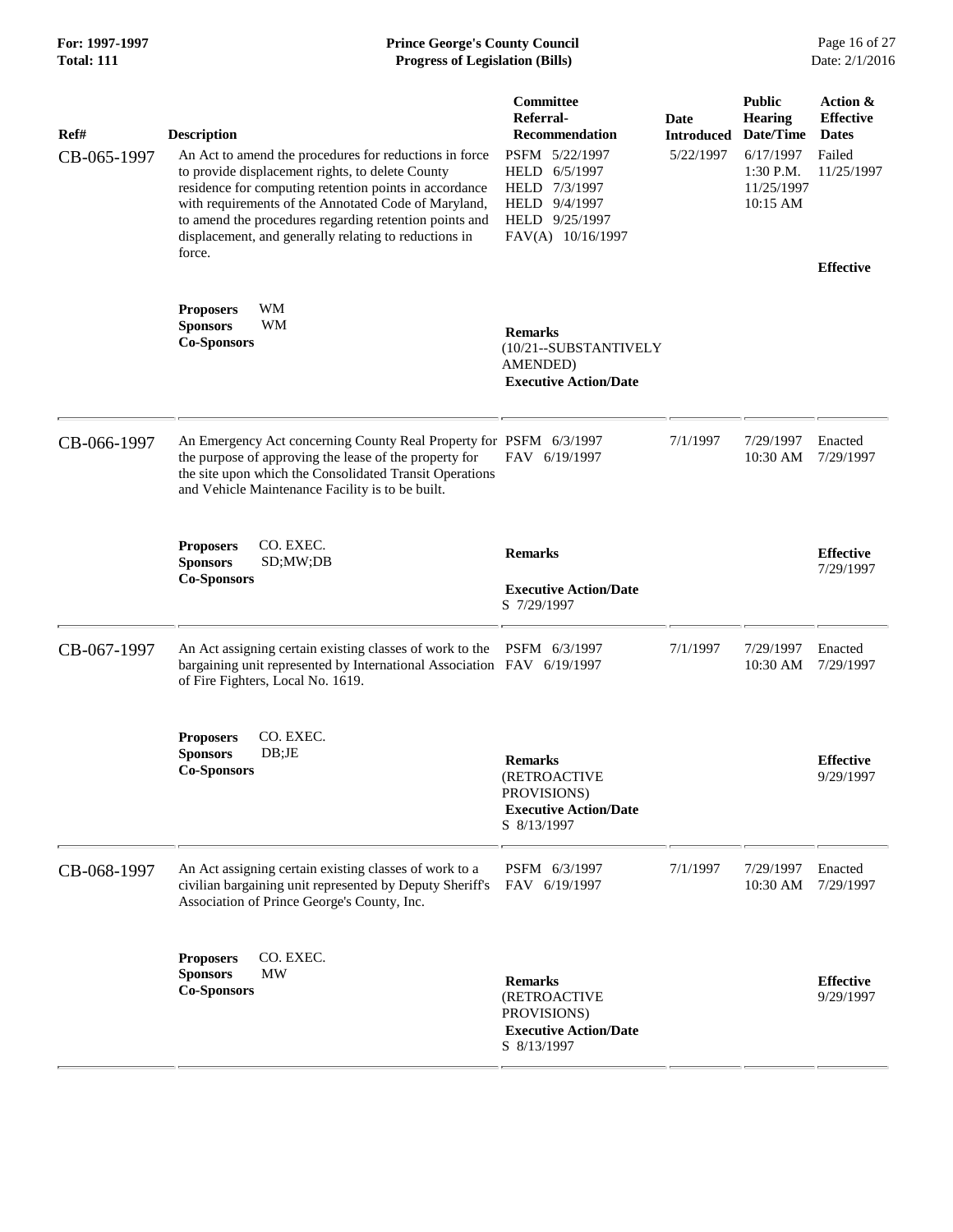### **For: 1997-1997 Prince George's County Council** Page 17 of 27<br> **Prince George's County Council** Page 17 of 27<br> **Progress of Legislation (Bills)** Date: 2/1/2016 **Total: 111 Progress of Legislation (Bills)**

| Ref#        | <b>Description</b>                                                                                                                                                                                                                         | Committee<br>Referral-<br><b>Recommendation</b>    | Date<br><b>Introduced</b> | <b>Public</b><br><b>Hearing</b><br>Date/Time | Action &<br><b>Effective</b><br><b>Dates</b> |
|-------------|--------------------------------------------------------------------------------------------------------------------------------------------------------------------------------------------------------------------------------------------|----------------------------------------------------|---------------------------|----------------------------------------------|----------------------------------------------|
| CB-069-1997 | An Act assigning certain existing classes of work to a<br>bargaining unit represented by Council 67, AFSCME,<br>AFL-CIO and its affiliated Local 3279.                                                                                     | PSFM 6/3/1997<br>FAV 6/19/1997                     | 7/1/1997                  | 7/29/1997<br>10:30 AM                        | Enacted<br>7/29/1997                         |
|             | <b>Proposers</b><br>CO. EXEC.<br><b>Sponsors</b><br>DB;JE;MW;SD<br><b>Co-Sponsors</b>                                                                                                                                                      | <b>Remarks</b>                                     |                           |                                              | <b>Effective</b><br>9/29/1997                |
|             |                                                                                                                                                                                                                                            | <b>Executive Action/Date</b><br>S 8/13/1997        |                           |                                              |                                              |
| CB-070-1997 | An Act concerning Personnel Law to establish<br>preferences for recruitment as a Police Officer and<br>promotion as a Police Officer under certain<br>circumstances.                                                                       | PSFM 6/3/1997<br>HELD 6/19/1997                    |                           |                                              |                                              |
|             | <b>Proposers</b><br>IG                                                                                                                                                                                                                     | <b>Remarks</b>                                     |                           |                                              | <b>Effective</b>                             |
|             | <b>Sponsors</b><br><b>Co-Sponsors</b>                                                                                                                                                                                                      | <b>Executive Action/Date</b>                       |                           |                                              |                                              |
|             |                                                                                                                                                                                                                                            |                                                    |                           |                                              |                                              |
| CB-071-1997 | An Act to clarify the purposes of the CHOICE fund and THE 6/3/1997<br>provide a procedure for the use of moneys paid for alter- FAV 6/19/1997<br>native compliance to the construction of Moderately<br>Priced Dwelling Units.             |                                                    | 7/1/1997                  | 7/29/1995<br>10:45 AM                        | Enacted<br>7/29/1997                         |
|             | CO. EXEC.<br><b>Proposers</b><br><b>Sponsors</b><br>DB<br><b>Co-Sponsors</b>                                                                                                                                                               | <b>Remarks</b><br><b>Executive Action/Date</b>     |                           |                                              | <b>Effective</b><br>9/29/1997                |
|             |                                                                                                                                                                                                                                            | S 8/13/1997                                        |                           |                                              |                                              |
| CB-072-1997 | An Ordinance prohibiting the construction of churches<br>in the Industrial Zones in the Route 202 Corridor Study<br>Area unless constructed pursuant to a Conceptual Site<br>Plan approved by the Planning Board prior to June 1,<br>1997. | PZED 6/3/1997<br>HELD 7/2/1997<br>FAV(A) 9/24/1997 | 10/7/1997                 | 11/18/1997 Enacted<br>1:30 P.M.              | 11/18/1997<br>R&R<br>11/25/1997              |
|             | MW<br><b>Proposers</b>                                                                                                                                                                                                                     | <b>Remarks</b>                                     |                           |                                              |                                              |
|             | <b>Sponsors</b><br>MW<br><b>Co-Sponsors</b>                                                                                                                                                                                                | <b>Executive Action/Date</b>                       |                           |                                              | <b>Effective</b><br>1/12/1998                |
| CB-073-1997 | An Ordinance permitting vehicle sales or rental lot,<br>including outdoor display of the vehicles in the I-3 Zone FAV(A) 7/2/1997<br>under certain circumstances.                                                                          | PZED 6/3/1997                                      | 7/8/1997                  | 7/29/1997<br>1:30 P.M.                       | Enacted<br>7/29/1997                         |
|             | JE<br><b>Proposers</b><br><b>Sponsors</b><br>JE;SD<br><b>Co-Sponsors</b>                                                                                                                                                                   | <b>Remarks</b>                                     |                           |                                              | <b>Effective</b><br>9/15/1997                |
|             |                                                                                                                                                                                                                                            | <b>Executive Action/Date</b>                       |                           |                                              |                                              |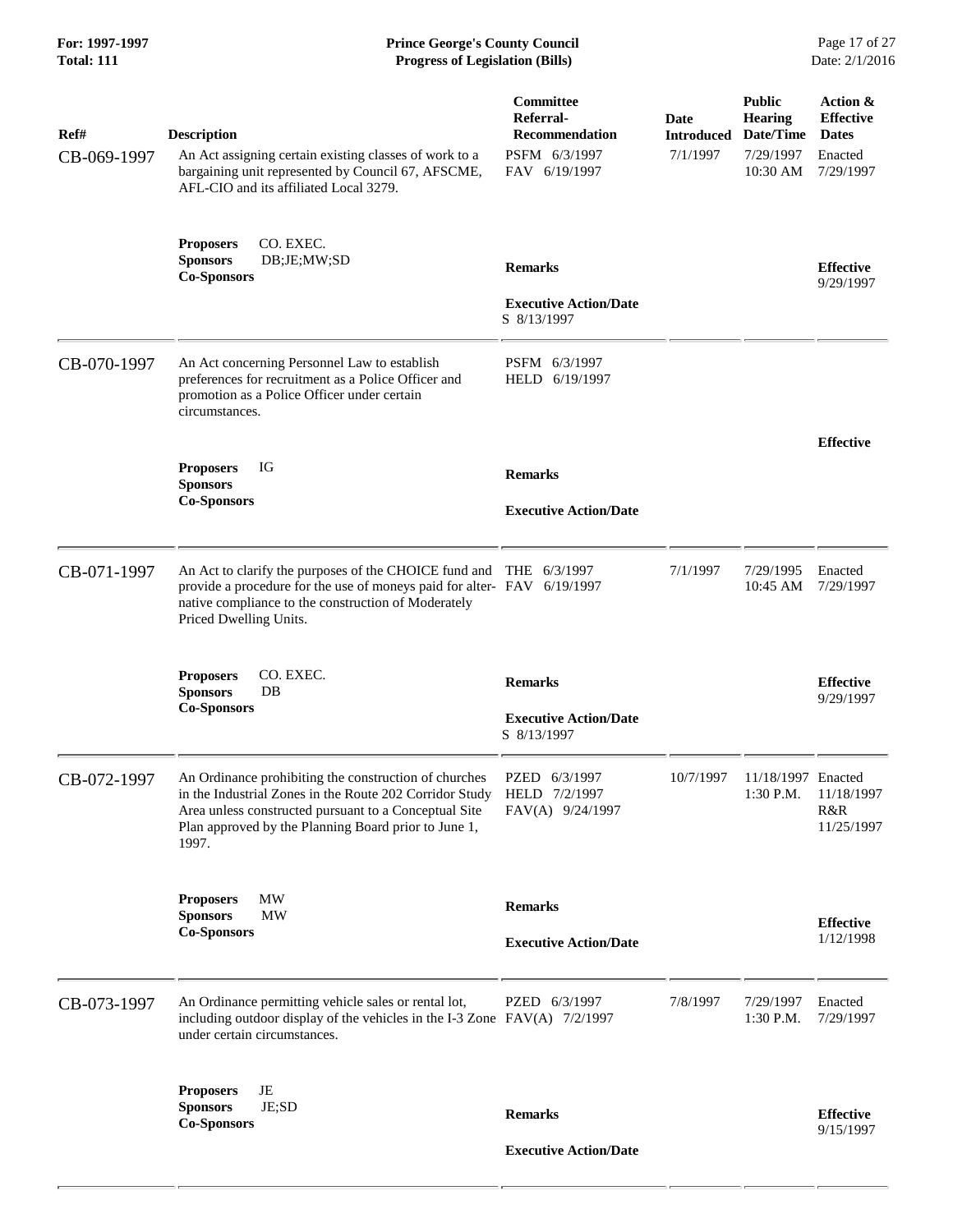| For: 1997-1997<br><b>Total: 111</b> | <b>Prince George's County Council</b><br><b>Progress of Legislation (Bills)</b>                                                                                                                                                                                                                                                                                                               |                                                                |                           |                                              | Page 18 of 27<br>Date: 2/1/2016              |  |
|-------------------------------------|-----------------------------------------------------------------------------------------------------------------------------------------------------------------------------------------------------------------------------------------------------------------------------------------------------------------------------------------------------------------------------------------------|----------------------------------------------------------------|---------------------------|----------------------------------------------|----------------------------------------------|--|
| Ref#                                | <b>Description</b>                                                                                                                                                                                                                                                                                                                                                                            | Committee<br>Referral-<br><b>Recommendation</b>                | Date<br><b>Introduced</b> | <b>Public</b><br><b>Hearing</b><br>Date/Time | Action &<br><b>Effective</b><br><b>Dates</b> |  |
| CB-074-1997                         | An Act to provide procedural and substantive rights to<br>employees for the protection of any employee's rights to<br>privacy, free speech, and free association and to provide<br>for sanctions for violations of such rights.                                                                                                                                                               | PSFM 6/3/1997<br>HELD 7/3/1997                                 |                           |                                              |                                              |  |
|                                     | JE<br><b>Proposers</b><br><b>Sponsors</b><br><b>Co-Sponsors</b>                                                                                                                                                                                                                                                                                                                               | <b>Remarks</b><br><b>Executive Action/Date</b>                 |                           |                                              | <b>Effective</b>                             |  |
| CB-075-1997                         | An Act altering the manner in which the municipal tax<br>differential is calculated; providing for annual review of C.O.W. 9/9/1997<br>process, arbitration to resolve disagreements, &<br>dissemina- tion of information; providing certain<br>regulatory powers & reporting requirements; providing<br>for the effective date; and generally relating to the<br>municipal tax differential. | PSFM 6/3/1997<br>FAV 9/9/1997                                  | 9/16/1997                 | 10/7/1997<br>$1:30$ P.M.                     | Enacted<br>10/7/1997                         |  |
|                                     | JE<br><b>Proposers</b><br><b>Sponsors</b><br>JE;SD;AS                                                                                                                                                                                                                                                                                                                                         | <b>Remarks</b><br><b>Executive Action/Date</b><br>S 10/16/1997 |                           |                                              | <b>Effective</b><br>12/1/1997                |  |
| CB-076-1997                         | <b>Co-Sponsors</b><br>Subdivision Bill to create a Development Review<br>District for Accokeek and its surrounds.                                                                                                                                                                                                                                                                             | PZED 6/3/1997<br>FAV(A) 6/16/1997                              | 7/1/1997                  | 9/9/1997<br>1:30 P.M.                        | Enacted<br>9/9/1997                          |  |
|                                     | JE<br><b>Proposers</b><br>JE<br><b>Sponsors</b><br><b>Co-Sponsors</b>                                                                                                                                                                                                                                                                                                                         | <b>Remarks</b><br><b>Executive Action/Date</b><br>S 9/24/1997  |                           |                                              | <b>Effective</b><br>10/27/1997               |  |
| CB-077-1997                         | An Ordinance to allow the approving authority for a<br>Detailed Site Plan to establish the appropriate order of<br>approval.                                                                                                                                                                                                                                                                  | PZED 6/10/1997<br>FAV(A) 7/2/1997                              | 7/8/1997                  | 7/29/1997<br>1:30 P.M.                       | Enacted<br>7/29/1997                         |  |
|                                     | <b>Proposers</b><br>M-NCPPC<br><b>Sponsors</b><br>SD;MW<br><b>Co-Sponsors</b>                                                                                                                                                                                                                                                                                                                 | <b>Remarks</b><br><b>Executive Action/Date</b>                 |                           |                                              | <b>Effective</b><br>9/15/1997                |  |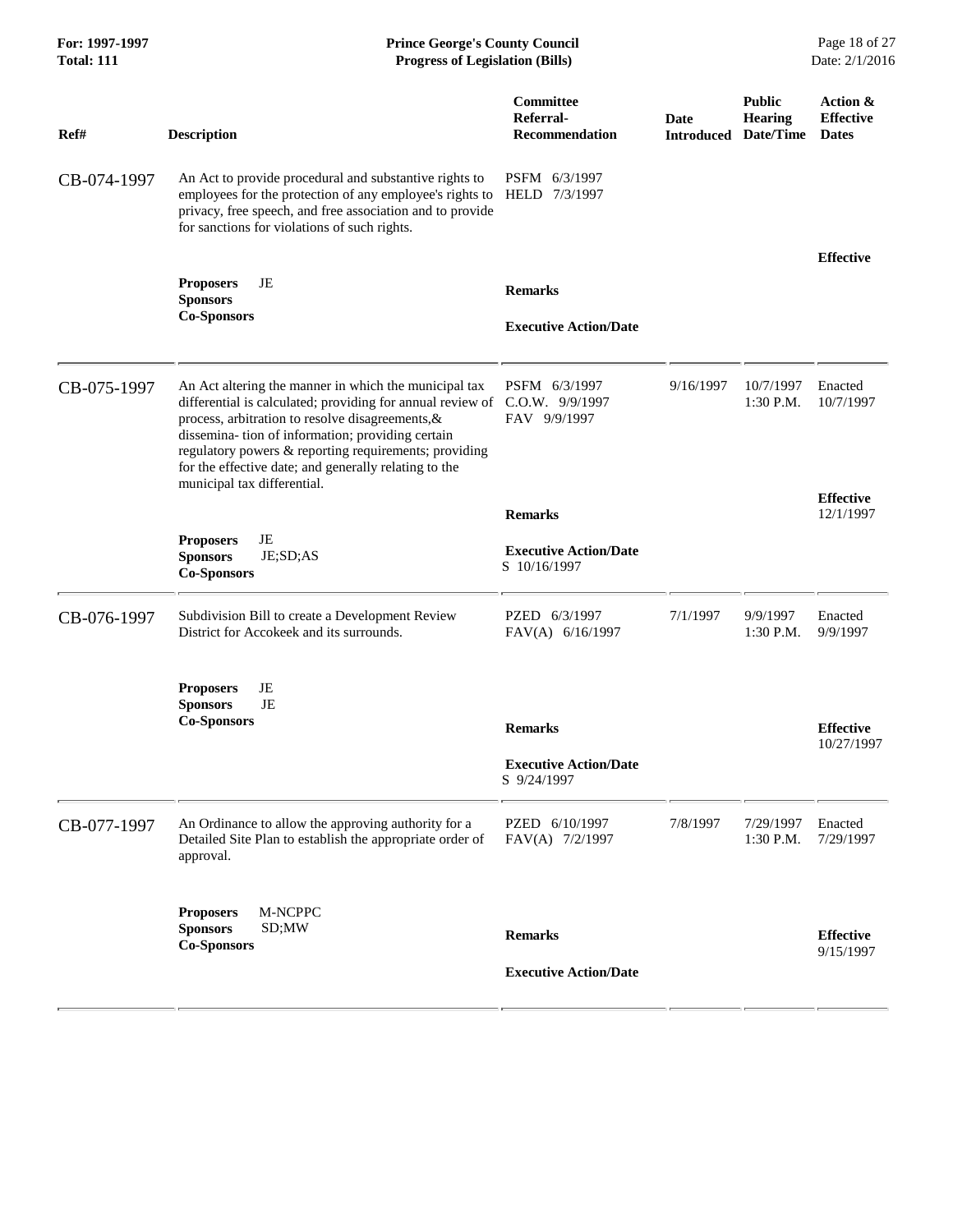| For: 1997-1997 |  |
|----------------|--|
| Total: 111     |  |

#### **Prince George's County Council** Page 19 of 27<br>**Progress of Legislation (Bills)** Date: 2/1/2016  $Progress$  of Legislation (Bills)

| Ref#<br>CB-078-1997 | <b>Description</b><br>An Ordinance allowing eleemosynary or philanthropic<br>institutions in the R-R Zone under certain<br>circumstances.                                                                                                       | Committee<br>Referral-<br><b>Recommendation</b><br>PZED 6/10/1997<br>FAV(A) 7/2/1997         | Date<br><b>Introduced</b><br>7/8/1997 | <b>Public</b><br><b>Hearing</b><br>Date/Time<br>7/29/1997<br>$1:30$ P.M. | Action &<br><b>Effective</b><br><b>Dates</b><br>Enacted<br>7/29/1997 |
|---------------------|-------------------------------------------------------------------------------------------------------------------------------------------------------------------------------------------------------------------------------------------------|----------------------------------------------------------------------------------------------|---------------------------------------|--------------------------------------------------------------------------|----------------------------------------------------------------------|
|                     | JE<br><b>Proposers</b><br><b>Sponsors</b><br>$JE$ ; $DB$<br><b>Co-Sponsors</b>                                                                                                                                                                  | <b>Remarks</b><br><b>Executive Action/Date</b>                                               |                                       |                                                                          | <b>Effective</b><br>9/15/1997                                        |
| CB-079-1997         | An Emergency Act concerning Fire Safety to require that PSFM 6/10/1997<br>fire and rescue equipment which is available for service HELD 7/3/1997<br>respond to central dispatch orders and to provide for<br>fines for impeding such responses. |                                                                                              |                                       |                                                                          |                                                                      |
|                     | JE<br><b>Proposers</b><br><b>Sponsors</b><br><b>Co-Sponsors</b>                                                                                                                                                                                 | <b>Remarks</b><br><b>Executive Action/Date</b>                                               |                                       |                                                                          | <b>Effective</b>                                                     |
| CB-080-1997         | A Subdivision Amendment permitting certain types of<br>development to proceed without application of the<br>adequate public facilities test for schools.                                                                                        | 6/10/1997<br>PZED<br>HELD 7/2/1997<br>C.O.W. 7/22/1997<br>HELD 7/22/1997                     | 6/10/1997                             | 7/29/1997<br>1:30 P.M.                                                   | Tabled<br>7/29/1997                                                  |
|                     | <b>SD</b><br><b>Proposers</b><br><b>SD</b><br><b>Sponsors</b><br><b>Co-Sponsors</b>                                                                                                                                                             | <b>Remarks</b>                                                                               |                                       |                                                                          | <b>Effective</b>                                                     |
|                     |                                                                                                                                                                                                                                                 | <b>Executive Action/Date</b>                                                                 |                                       |                                                                          |                                                                      |
| CB-081-1997         | A Supplementary Appropriation increasing revenues and PSFM 6/17/1997<br>expenditures of the Drug Enforcement and Education<br>Special Revenue Fund.                                                                                             | FAV 6/19/1997                                                                                | 7/1/1997                              | 7/29/1997<br>10:30 AM                                                    | Enacted<br>7/29/1997                                                 |
|                     | CO. EXEC.<br><b>Proposers</b><br><b>Sponsors</b><br>DB;MW;JE<br><b>Co-Sponsors</b>                                                                                                                                                              | <b>Remarks</b><br>(RETROACTIVE<br>PROVISIONS)<br><b>Executive Action/Date</b><br>S 8/13/1997 |                                       |                                                                          | <b>Effective</b><br>9/29/1997                                        |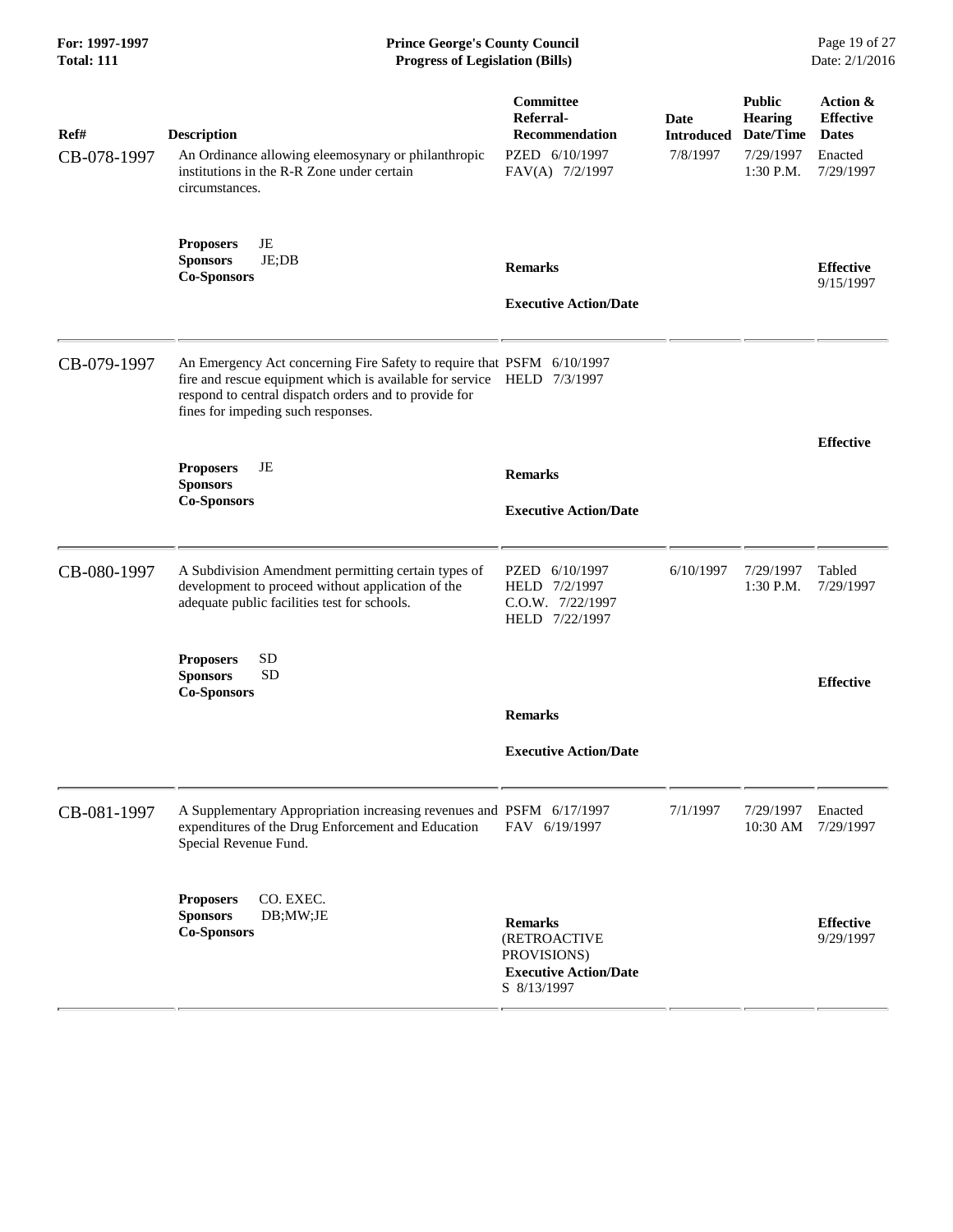| For: 1997-1997<br><b>Total: 111</b> | <b>Prince George's County Council</b><br><b>Progress of Legislation (Bills)</b>                                                                                                                                                                                                                                                                |                                                                                    |                           |                                                                                           | Page 20 of 27<br>Date: 2/1/2016                            |
|-------------------------------------|------------------------------------------------------------------------------------------------------------------------------------------------------------------------------------------------------------------------------------------------------------------------------------------------------------------------------------------------|------------------------------------------------------------------------------------|---------------------------|-------------------------------------------------------------------------------------------|------------------------------------------------------------|
| Ref#<br>CB-082-1997                 | <b>Description</b><br>An Act requiring disclosure of information regarding<br>burial sites and establishing regulations and standards of FAV(A) 10/9/1997<br>operation.                                                                                                                                                                        | Committee<br>Referral-<br><b>Recommendation</b><br>PSFM 7/1/1997                   | Date<br><b>Introduced</b> | <b>Public</b><br><b>Hearing</b><br>Date/Time<br>10/21/1997 11/25/1997 Enacted<br>10:15 AM | Action &<br><b>Effective</b><br><b>Dates</b><br>11/25/1997 |
|                                     | DB<br><b>Proposers</b><br><b>Sponsors</b><br>DB<br><b>Co-Sponsors</b>                                                                                                                                                                                                                                                                          | <b>Remarks</b><br><b>Executive Action/Date</b><br>S 12/17/1997                     |                           |                                                                                           | <b>Effective</b><br>2/2/1998                               |
| CB-083-1997                         | An Ordinance defining a Quadruple-Attached Dwelling<br>and permitting this use in certain residential zones.                                                                                                                                                                                                                                   | PZED 7/1/1997<br>FAV(A) 10/8/1997                                                  | 10/14/1997                | 11/18/1997 Enacted<br>$1:30$ P.M.                                                         | 11/18/1997                                                 |
|                                     | JE<br><b>Proposers</b><br><b>Sponsors</b><br>JE;RVR<br><b>Co-Sponsors</b>                                                                                                                                                                                                                                                                      | <b>Remarks</b><br><b>Executive Action/Date</b>                                     |                           |                                                                                           | <b>Effective</b><br>11/18/1997                             |
| CB-084-1997                         | An Act to establish the Revenue Authority of Prince<br>George's County, to provide for its membership, exercise HELD 9/4/1997<br>of powers, budget and financial procedures, and ethical FAV(A) 10/16/1997<br>matters, and generally relating to the Revenue Authority.                                                                        | PSFM 7/22/1997                                                                     |                           | 10/28/1997 11/25/1997 Enacted<br>10:45 AM                                                 | 11/25/1997                                                 |
|                                     | CO. EXEC.<br><b>Proposers</b><br><b>Sponsors</b><br>SD;DB<br><b>Co-Sponsors</b>                                                                                                                                                                                                                                                                | <b>Remarks</b><br><b>Executive Action/Date</b><br>S 12/17/1997                     |                           |                                                                                           | <b>Effective</b><br>2/2/1998                               |
| CB-085-1997                         | An Act to establish the Redevelopment Authority of<br>Prince George's County, to provide for its membership,<br>exercise of powers, budget and financial procedures, and FAV(A) 10/16/1997<br>ethical matters, to provide for the relationship of the<br>Authority with the M-NCPPC, and generally relating to<br>the Redevelopment Authority. | PSFM 7/22/1997<br>HELD 9/4/1997                                                    |                           | 10/28/1997 11/25/1997 Enacted<br>10:45 AM                                                 | 11/25/1997                                                 |
|                                     | CO. EXEC.<br><b>Proposers</b><br><b>Sponsors</b><br>DB;SD<br><b>Co-Sponsors</b>                                                                                                                                                                                                                                                                | <b>Remarks</b><br><b>Executive Action/Date</b><br>S 12/17/1997                     |                           |                                                                                           | <b>Effective</b><br>2/2/1998                               |
| CB-086-1997                         | Prince George's Co. Correctional Officers' Asso., Inc.<br>(PGCOA) - Collective Bargaining Agreement July 1,<br>1996, through June 30, 1997.                                                                                                                                                                                                    | PSFM 7/29/1997<br>FAV 9/4/1997                                                     | 9/16/1997                 | 10/7/1997<br>1:30 P.M.                                                                    | Enacted<br>10/7/1997                                       |
|                                     | CO. EXEC.<br><b>Proposers</b><br><b>Sponsors</b><br>MW;JE<br><b>Co-Sponsors</b>                                                                                                                                                                                                                                                                | <b>Remarks</b><br>(SEE CR-51-1997)<br><b>Executive Action/Date</b><br>S 10/24/1997 |                           |                                                                                           | <b>Effective</b><br>12/9/1997                              |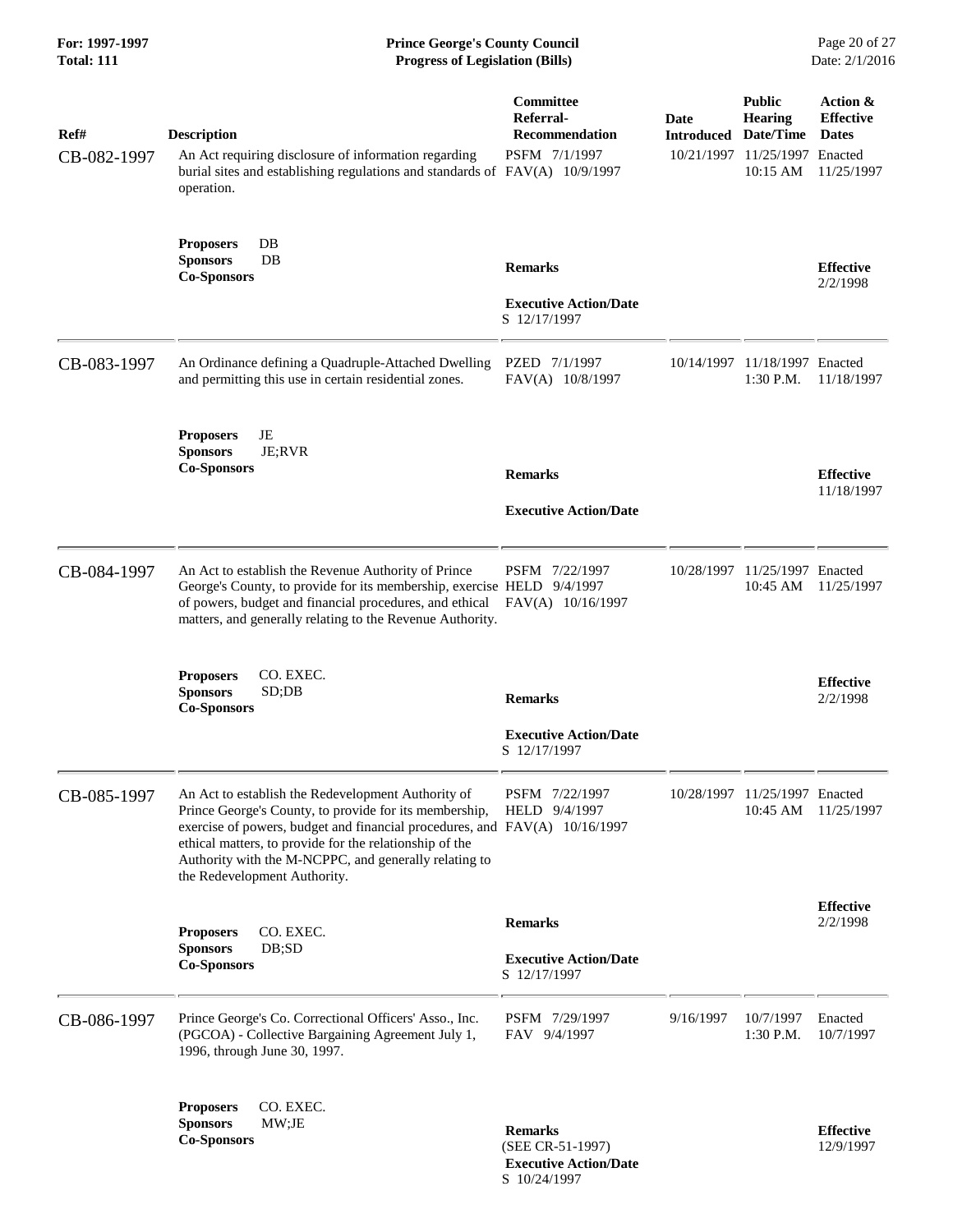**For: 1997-1997 Prince George's County Council** Page 21 of 27<br> **Prince George's County Council** Page 21 of 27<br> **Progress of Legislation (Bills)** Date: 2/1/2016 **Total: 111 Progress of Legislation (Bills)** 

| Ref#        | <b>Description</b>                                                                                                                                                                                                                                                                                    | Committee<br>Referral-<br><b>Recommendation</b>                                    | Date<br><b>Introduced</b> | <b>Public</b><br><b>Hearing</b><br>Date/Time | Action &<br><b>Effective</b><br><b>Dates</b> |
|-------------|-------------------------------------------------------------------------------------------------------------------------------------------------------------------------------------------------------------------------------------------------------------------------------------------------------|------------------------------------------------------------------------------------|---------------------------|----------------------------------------------|----------------------------------------------|
| CB-087-1997 | AFSCME Local 2735, Collective Bargaining Agreement PSFM 7/29/1997<br>July 1, 1995, through June 30, 1997.                                                                                                                                                                                             | FAV 9/4/1997                                                                       | 9/16/1997                 | 10/7/1997<br>1:30 P.M.                       | Enacted<br>10/7/1997                         |
|             | CO. EXEC.<br><b>Proposers</b><br><b>Sponsors</b><br>SD;MW<br><b>Co-Sponsors</b>                                                                                                                                                                                                                       | <b>Remarks</b><br>(SEE CR-52-1997)<br><b>Executive Action/Date</b><br>S 10/24/1997 |                           |                                              | <b>Effective</b><br>12/9/1997                |
| CB-088-1997 | An Ordinance to amend the definition of Adult Book<br>Store to provide for consistency in all sections of the<br>Zoning Ordinance, and amending the enforcement<br>provisions to permit the Police Department to take<br>appropriate action against violators of the Adult Book<br>Store regulations. | PZED 7/29/1997<br>FAV(A) 9/24/1997                                                 | 10/7/1997                 | 11/18/1997 Enacted<br>1:30 P.M.              | 11/18/1997                                   |
|             |                                                                                                                                                                                                                                                                                                       | <b>Remarks</b>                                                                     |                           |                                              | <b>Effective</b>                             |
|             | WM<br><b>Proposers</b><br><b>Sponsors</b><br>WM<br><b>Co-Sponsors</b>                                                                                                                                                                                                                                 | <b>Executive Action/Date</b>                                                       |                           |                                              | 1/5/1998                                     |
| CB-089-1997 | An Ordinance to establish procedures for the adoption of PZED 7/29/1997<br>legislation amending the Use Tables.                                                                                                                                                                                       | HELD 9/24/1997<br>HELD 10/16/1997<br>FAV(A) 10/21/1997                             | 10/28/1997                | 11/25/1997 Failed<br>1:30 P.M.               | 11/25/1997                                   |
|             | <b>WM</b><br><b>Proposers</b><br>WM<br><b>Sponsors</b><br><b>Co-Sponsors</b>                                                                                                                                                                                                                          |                                                                                    |                           |                                              | <b>Effective</b>                             |
|             |                                                                                                                                                                                                                                                                                                       | <b>Remarks</b>                                                                     |                           |                                              |                                              |
|             |                                                                                                                                                                                                                                                                                                       | <b>Executive Action/Date</b>                                                       |                           |                                              |                                              |
| CB-090-1997 | An Ordinance to require a super majority vote on Zoning PZED 7/29/1997<br>Map Amendments which conflict with either the map or FAV 9/24/1997<br>the text of an approved Master Plan.                                                                                                                  |                                                                                    | 10/7/1997                 | 11/18/1997 Enacted<br>$1:30$ P.M.            | 11/18/1997                                   |
|             | WM<br><b>Proposers</b><br>WM<br><b>Sponsors</b><br><b>Co-Sponsors</b>                                                                                                                                                                                                                                 | <b>Remarks</b><br><b>Executive Action/Date</b>                                     |                           |                                              | <b>Effective</b><br>1/5/1998                 |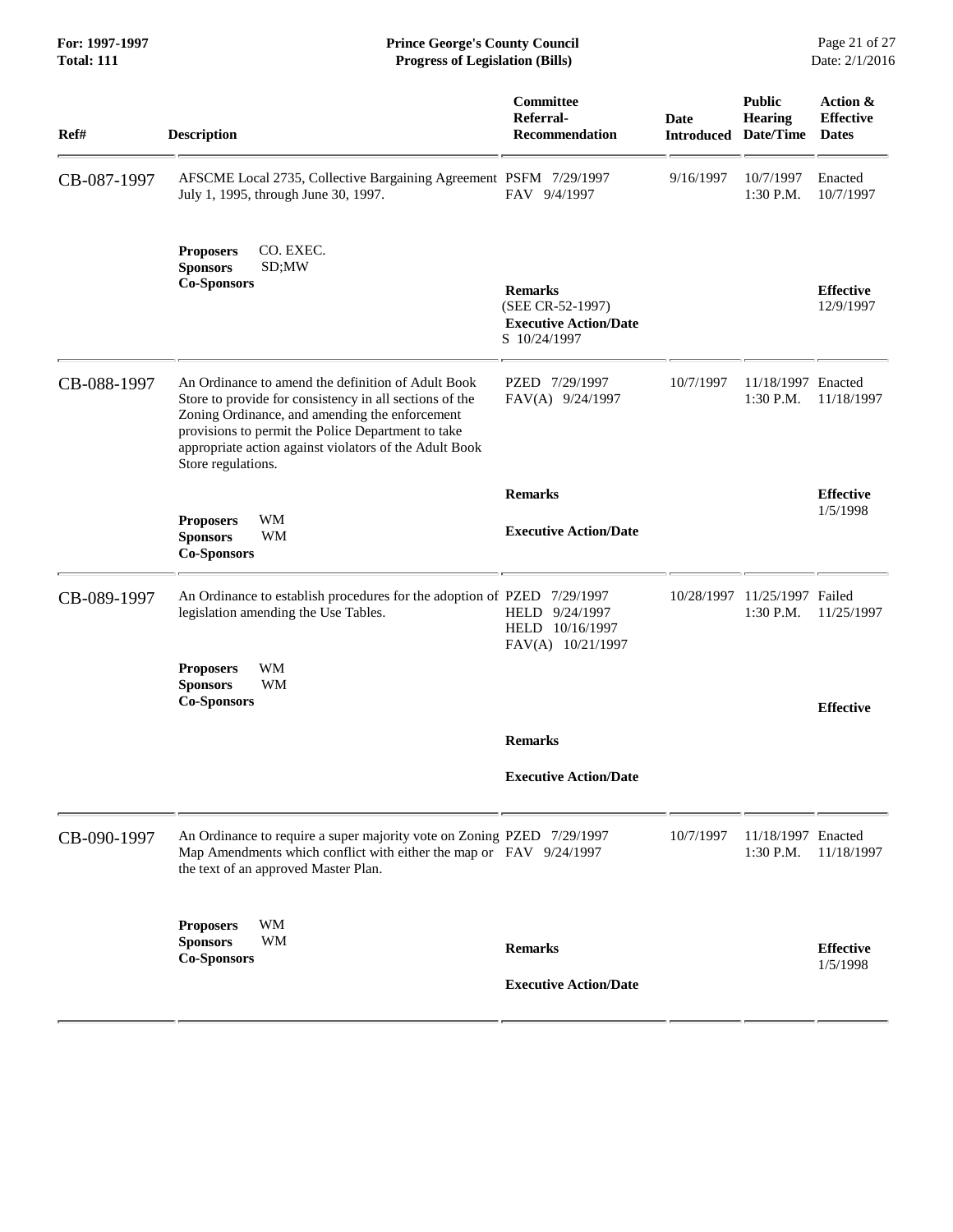| Ref#        | <b>Description</b>                                                                                                                                                                 | Committee<br>Referral-<br><b>Recommendation</b>                                                        | <b>Date</b><br><b>Introduced</b> | <b>Public</b><br>Hearing<br>Date/Time | Action &<br><b>Effective</b><br><b>Dates</b> |
|-------------|------------------------------------------------------------------------------------------------------------------------------------------------------------------------------------|--------------------------------------------------------------------------------------------------------|----------------------------------|---------------------------------------|----------------------------------------------|
| CB-091-1997 | An Ordinance to extend the time within which the<br>District Council must take action on a Transit District<br>Overlay Zoning Map Amendment.                                       | PZED 7/29/1997                                                                                         | 7/29/1997                        | 9/2/1997<br>2:00 P.M.                 | Enacted<br>9/2/1997                          |
|             | WM<br><b>Proposers</b><br><b>WM</b><br><b>Sponsors</b><br><b>Co-Sponsors</b>                                                                                                       | <b>Remarks</b><br><b>Executive Action/Date</b>                                                         |                                  |                                       | <b>Effective</b><br>9/2/1997                 |
| CB-092-1997 | An Act to amend the provisions pertaining to casino<br>night events to reflect the expiration of State law<br>authority and to provide for the regulation of charitable<br>gaming. | PSFM 7/29/1997<br>HELD 9/25/1997<br>HELD 10/16/1997<br>FAV(A) 10/23/1997                               | 10/28/1997                       | 11/25/1997 Enacted<br>10:45 AM        | 11/25/1997                                   |
|             | JE<br><b>Proposers</b><br><b>Sponsors</b><br>JE; IG; MW<br><b>Co-Sponsors</b>                                                                                                      | <b>Remarks</b><br>(MR. MALONEY<br><b>RECUSED HIMSELF)</b><br><b>Executive Action/Date</b><br><b>US</b> |                                  |                                       | <b>Effective</b><br>2/2/1998                 |
| CB-093-1997 | An Act authorizing Prince George's County to borrow an PSFM 9/2/1997<br>aggregate principal amount not to exceed \$106,401,000 FAV 9/4/1997<br>to finance various school projects. |                                                                                                        | 9/9/1997                         | 9/30/1997<br>1:30 P.M.                | Enacted<br>9/30/1997                         |
|             | CO. EXEC.<br><b>Proposers</b><br><b>Sponsors</b><br>RVR;MW;DB<br><b>Co-Sponsors</b>                                                                                                | <b>Remarks</b><br><b>Executive Action/Date</b><br>S 10/16/1997                                         |                                  |                                       | <b>Effective</b><br>12/1/1997                |
| CB-094-1997 | The Issuance and Sale of General Obligation Bonds not PSFM 9/2/1997<br>to exceed \$184,604,000.                                                                                    | FAV 9/4/1997                                                                                           | 9/9/1997                         | 9/30/1997<br>1:30 P.M.                | Enacted<br>9/30/1997                         |
|             | <b>Proposers</b><br>CO. EXEC.<br>MW;SD;RVR<br><b>Sponsors</b><br><b>Co-Sponsors</b>                                                                                                | <b>Remarks</b>                                                                                         |                                  |                                       | <b>Effective</b><br>12/1/1997                |
|             |                                                                                                                                                                                    | <b>Executive Action/Date</b><br>S 10/16/1997                                                           |                                  |                                       |                                              |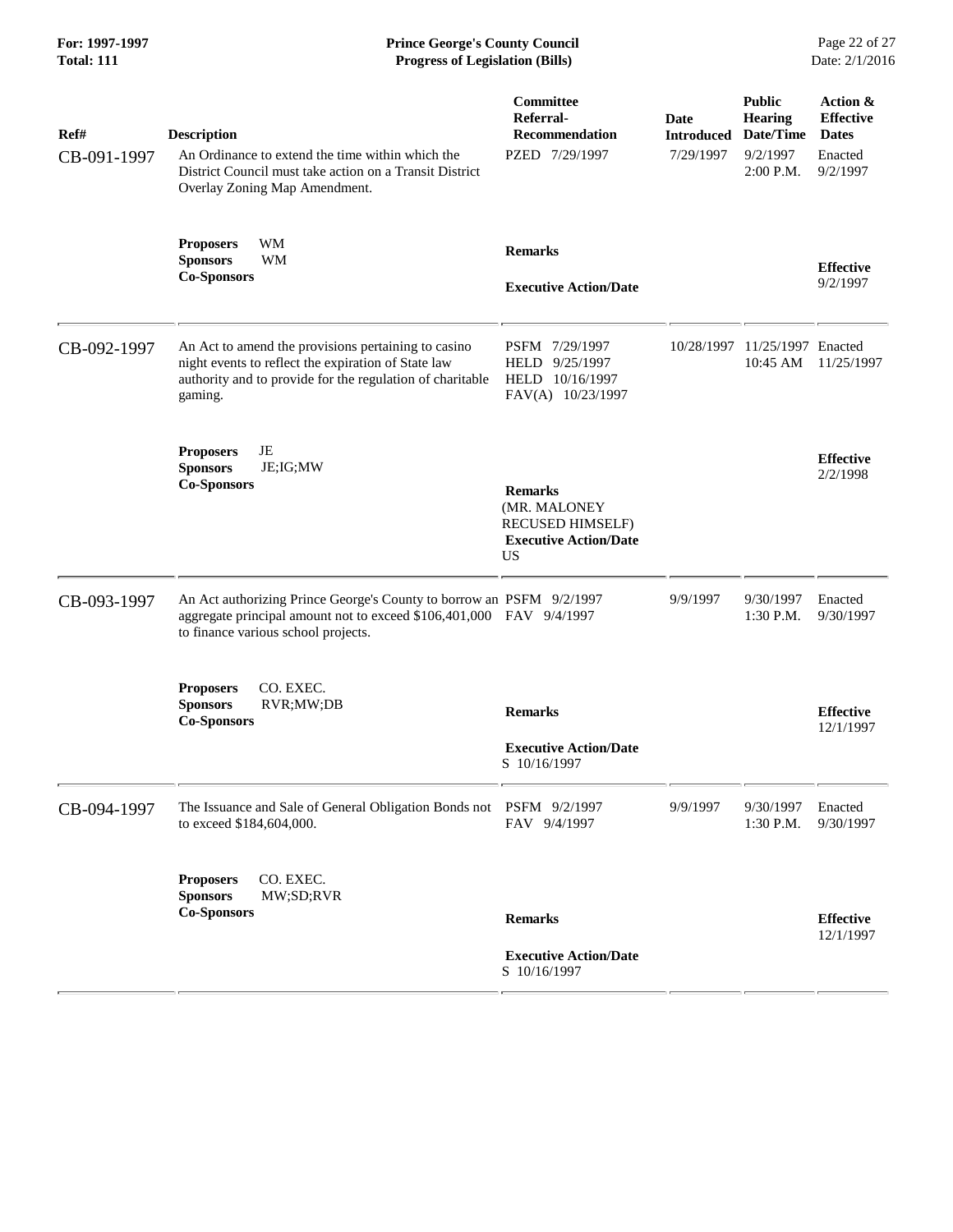| Ref#        | <b>Description</b>                                                                                                                                                                                                                                     | Committee<br>Referral-<br><b>Recommendation</b>                                               | Date<br><b>Introduced</b> | <b>Public</b><br><b>Hearing</b><br>Date/Time | Action &<br><b>Effective</b><br><b>Dates</b> |
|-------------|--------------------------------------------------------------------------------------------------------------------------------------------------------------------------------------------------------------------------------------------------------|-----------------------------------------------------------------------------------------------|---------------------------|----------------------------------------------|----------------------------------------------|
| CB-095-1997 | An Ordinance establishing a procedure for minor<br>changes for buildings and uses serving public health<br>purposes on land owned by Prince George's County<br>Maryland.                                                                               | PZED 9/2/1997<br>HELD 9/24/1997<br>FAV(A) 10/8/1997                                           |                           | 10/14/1997 11/18/1997 Enacted<br>1:30 P.M.   | 11/18/1997                                   |
|             | AS<br><b>Proposers</b><br><b>Sponsors</b><br>AS<br><b>Co-Sponsors</b>                                                                                                                                                                                  | <b>Remarks</b><br>(DELGIUDICE RECUSED<br>HIMSELF FROM VOTING)<br><b>Executive Action/Date</b> |                           |                                              | <b>Effective</b><br>1/5/1998                 |
| CB-096-1997 | An Act to amend the Revitalization Tax Credit District<br>to add a census tract to the District and to limit the credit FAV(A) 9/4/1997<br>in that tract to nonresidential improvements.                                                               | PSFM 9/2/1997                                                                                 | 9/9/1997                  | 9/30/1997<br>1:30 P.M.                       | Enacted<br>9/30/1997                         |
|             | IG<br><b>Proposers</b><br><b>Sponsors</b><br>IG;MW;JE;SD<br><b>Co-Sponsors</b>                                                                                                                                                                         | <b>Remarks</b><br><b>Executive Action/Date</b><br>S 10/16/1997                                |                           |                                              | <b>Effective</b><br>12/1/1997                |
| CB-097-1997 | A Bill to amend the provisions of the revitalization tax<br>credit program to limit the credit in the district available HELD 9/25/1997<br>to nonresidential structures under certain conditions.                                                      | PSFM 9/16/1997                                                                                |                           |                                              |                                              |
|             | WM;IG<br><b>Proposers</b><br><b>Sponsors</b><br>WM;IG<br><b>Co-Sponsors</b>                                                                                                                                                                            | <b>Remarks</b><br><b>Executive Action/Date</b>                                                |                           |                                              | <b>Effective</b>                             |
| CB-098-1997 | An Ordinance to prohibit placement of certain temporary PZED 9/16/1997<br>directional signs near churches and to provide that<br>unauthorized signs placed in the public right-of-way are<br>considered abandoned and may be removed by any<br>person. | HELD 10/8/1997                                                                                |                           |                                              | <b>Effective</b>                             |
|             | AS<br><b>Proposers</b><br>AS<br><b>Sponsors</b><br><b>Co-Sponsors</b>                                                                                                                                                                                  | <b>Remarks</b><br>(10/16/97 - WITHDRAWN<br>BY SPONSOR)<br><b>Executive Action/Date</b>        |                           |                                              |                                              |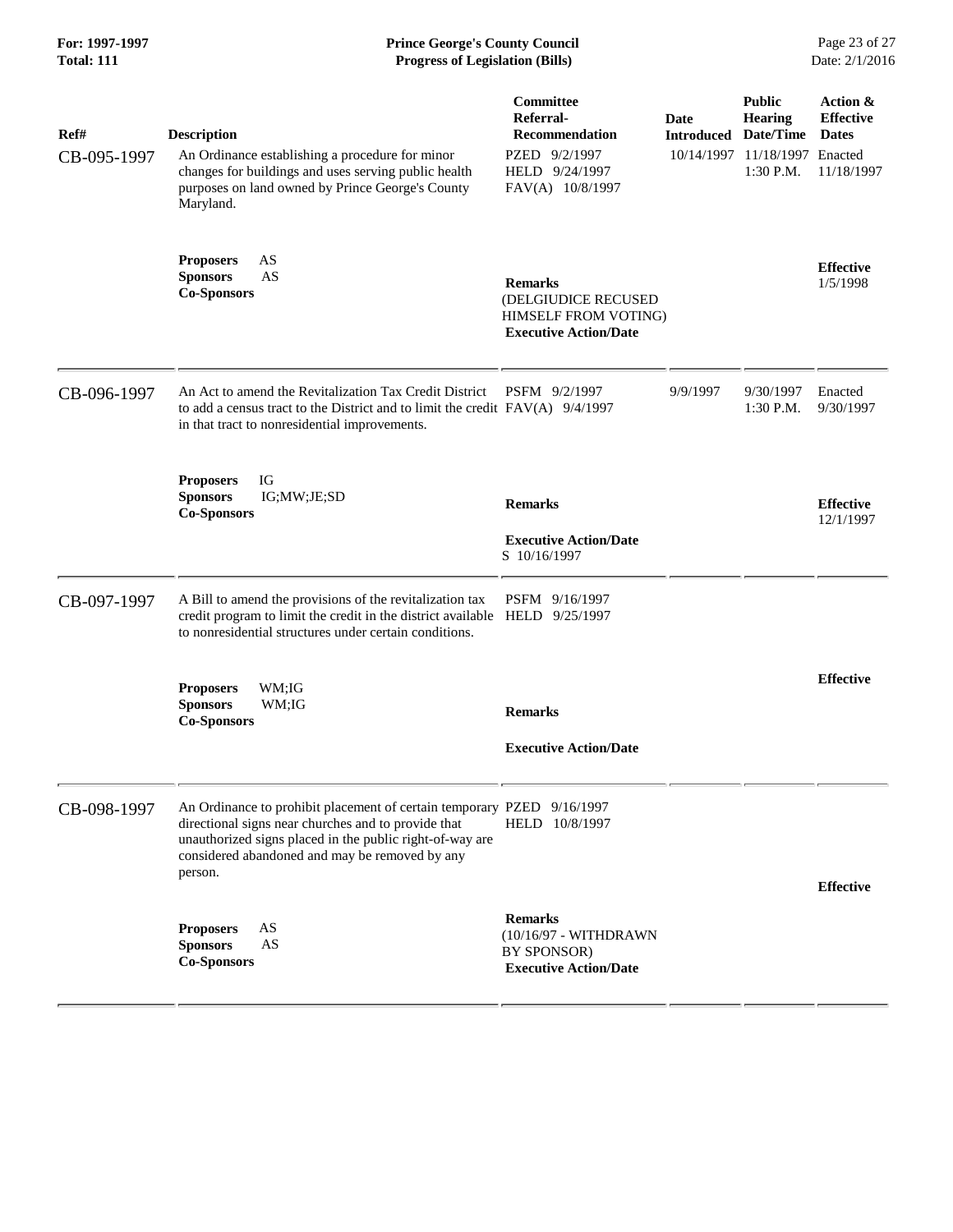| Ref#<br>CB-099-1997 | <b>Description</b><br>An Ordinance to permit multifamily dwellings in a<br>Mixed Retirement Development and increase the<br>maximum number of attached dwelling units allowed.                                                               | Committee<br>Referral-<br><b>Recommendation</b><br>PZED 9/16/1997<br>FAV 10/8/1997 | Date<br><b>Introduced</b> | <b>Public</b><br><b>Hearing</b><br>Date/Time<br>10/14/1997 11/18/1997 Enacted<br>1:30 P.M. | Action &<br><b>Effective</b><br><b>Dates</b><br>11/18/1997 |
|---------------------|----------------------------------------------------------------------------------------------------------------------------------------------------------------------------------------------------------------------------------------------|------------------------------------------------------------------------------------|---------------------------|--------------------------------------------------------------------------------------------|------------------------------------------------------------|
|                     | <b>Proposers</b><br>DB;RVR<br>DB;RVR<br><b>Sponsors</b><br><b>Co-Sponsors</b>                                                                                                                                                                | <b>Remarks</b><br><b>Executive Action/Date</b>                                     |                           |                                                                                            | <b>Effective</b><br>11/18/1997                             |
| CB-100-1997         | An Act concerning the Personnel Law - Administrative PSFM 9/30/1997<br>Leave, for the purpose of allowing County employees up HELD 10/9/1997<br>to 8 hours of administrative leave each year to volunteer $FAV(A)$ 10/16/1997<br>in schools. |                                                                                    |                           | 10/21/1997 11/25/1997 Enacted<br>$10:15$ AM                                                | 11/25/1997                                                 |
|                     | IG<br><b>Proposers</b><br>IG<br><b>Sponsors</b><br><b>Co-Sponsors</b>                                                                                                                                                                        | <b>Remarks</b><br><b>Executive Action/Date</b><br>S 12/9/1997                      |                           |                                                                                            | <b>Effective</b><br>1/26/1998                              |
| CB-101-1997         | An Act to establish a Telecommunications Transmission PSFM 9/30/1997<br>Facility Coordinator and provide for the administration<br>and coordination of telecommunications facility<br>planning and construction.                             | HELD 10/16/1997<br>HELD 10/23/1997                                                 |                           |                                                                                            |                                                            |
|                     | JE<br><b>Proposers</b><br>JE<br><b>Sponsors</b><br><b>Co-Sponsors</b>                                                                                                                                                                        | <b>Remarks</b><br><b>Executive Action/Date</b>                                     |                           |                                                                                            | <b>Effective</b>                                           |
| CB-102-1997         | An Ordinance prohibiting antennas, monopoles, and<br>related equipment buildings in the C-A Zone under<br>certain circumstances.                                                                                                             | PZED 9/30/1997<br>HELD 10/16/1997<br>FAV(A) 10/21/1997                             |                           | 10/28/1997 11/25/1997 Enacted<br>1:30 P.M.                                                 | 11/25/1997                                                 |
|                     | JE<br><b>Proposers</b><br><b>Sponsors</b><br>JE<br><b>Co-Sponsors</b>                                                                                                                                                                        | <b>Remarks</b><br><b>Executive Action/Date</b>                                     |                           |                                                                                            | <b>Effective</b><br>1/12/1998                              |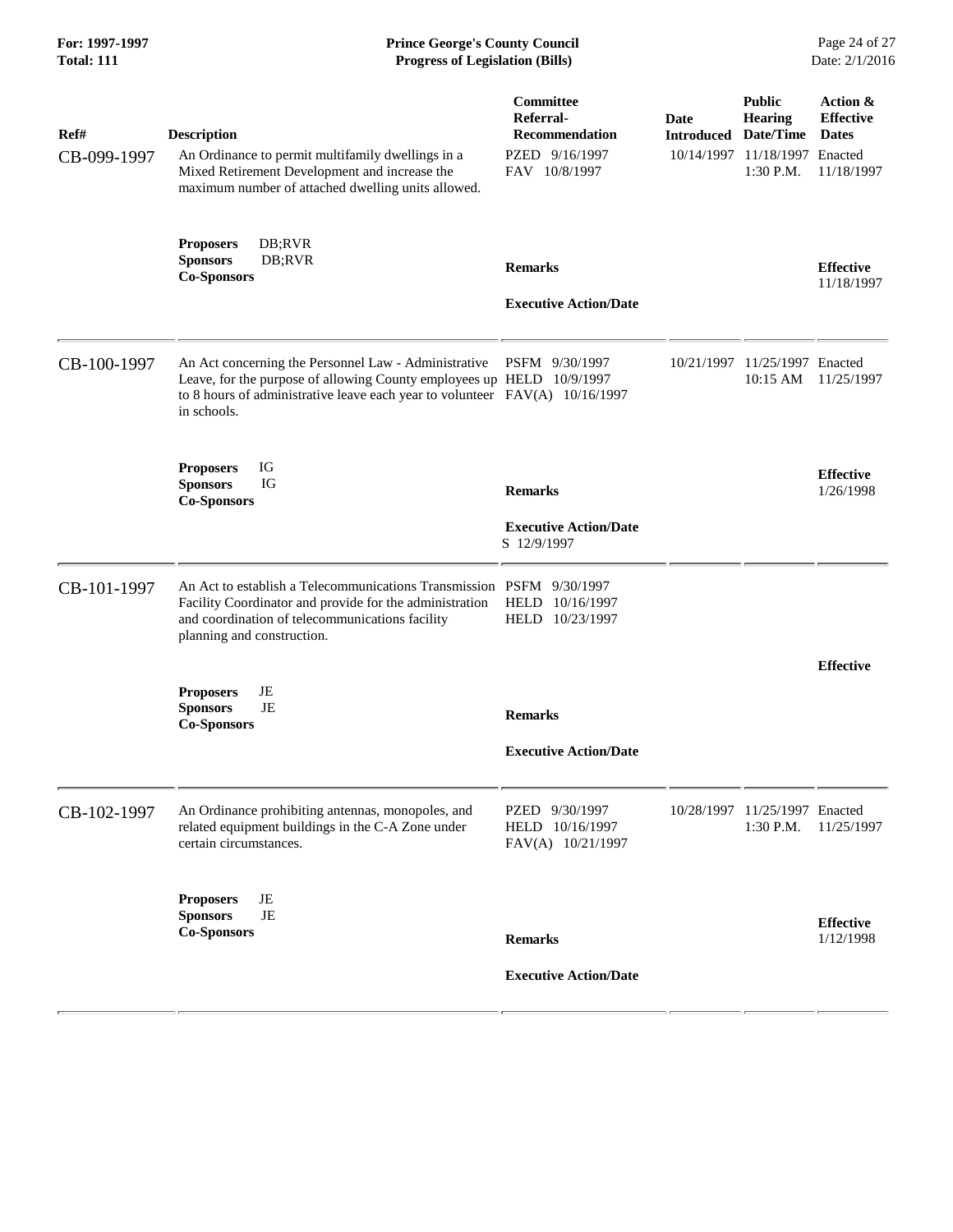| For: 1997-1997<br><b>Total: 111</b> | <b>Prince George's County Council</b><br><b>Progress of Legislation (Bills)</b>                                                                                     |                                                                                                                  |                           |                                                                                              | Page 25 of 27<br>Date: 2/1/2016                            |
|-------------------------------------|---------------------------------------------------------------------------------------------------------------------------------------------------------------------|------------------------------------------------------------------------------------------------------------------|---------------------------|----------------------------------------------------------------------------------------------|------------------------------------------------------------|
| Ref#<br>CB-103-1997                 | <b>Description</b><br>An Ordinance concerning Towers, Antennas and<br>Monopoles, for the purpose of amending the regulations<br>for towers, antennas and monopoles. | <b>Committee</b><br>Referral-<br><b>Recommendation</b><br>PZED 9/30/1997<br>HELD 10/16/1997<br>FAV(A) 10/21/1997 | Date<br><b>Introduced</b> | <b>Public</b><br><b>Hearing</b><br>Date/Time<br>10/28/1997 11/25/1997 Enacted<br>$1:30$ P.M. | Action &<br><b>Effective</b><br><b>Dates</b><br>11/25/1997 |
|                                     | JE<br><b>Proposers</b><br>JE<br><b>Sponsors</b><br><b>Co-Sponsors</b>                                                                                               | <b>Remarks</b><br><b>Executive Action/Date</b>                                                                   |                           |                                                                                              | <b>Effective</b><br>1/12/1998                              |
| CB-104-1997                         | An Ordinance defining flea markets and permitting this<br>use in certain residential, commercial, and industrial<br>zones under certain circumstances.              | PZED 9/30/1997<br>HELD 10/16/1997<br>FAV(A) 10/21/1997                                                           |                           | 10/28/1997 11/25/1997 Tabled<br>$1:30$ P.M.                                                  | 11/25/1997                                                 |
|                                     | <b>SD</b><br><b>Proposers</b><br><b>SD</b><br><b>Sponsors</b><br><b>Co-Sponsors</b>                                                                                 | <b>Remarks</b><br><b>Executive Action/Date</b>                                                                   |                           |                                                                                              | <b>Effective</b>                                           |
| CB-105-1997                         | An Act to provide for the licensing and regulation of<br>Pretrial Monitoring Businesses.                                                                            | PSFM 9/30/1997<br>FAV(A) 10/16/1997                                                                              |                           | 10/21/1997 11/25/1997 Enacted<br>$10:15$ AM                                                  | 11/25/1997                                                 |
|                                     | JE<br><b>Proposers</b><br><b>Sponsors</b><br>JE<br><b>Co-Sponsors</b>                                                                                               | <b>Remarks</b><br>(SEE ALSO CR-20-1997)<br><b>Executive Action/Date</b><br>S 12/17/1997                          |                           |                                                                                              | <b>Effective</b><br>2/2/1998                               |
| CB-106-1997                         | An Act concerning Mobile Vendors to define mobile<br>vendors and provide for the licensing of mobile vendors. HELD 10/9/1997                                        | PSFM 9/30/1997<br>FAV(A) 10/16/1997                                                                              |                           | 10/21/1997 11/25/1997 Enacted<br>$10:15 \text{ AM}$                                          | 11/25/1997                                                 |
|                                     | <b>SD</b><br><b>Proposers</b><br><b>SD</b><br><b>Sponsors</b><br><b>Co-Sponsors</b>                                                                                 | <b>Remarks</b><br><b>Executive Action/Date</b><br>S 12/17/1997                                                   |                           |                                                                                              | <b>Effective</b><br>2/2/1998                               |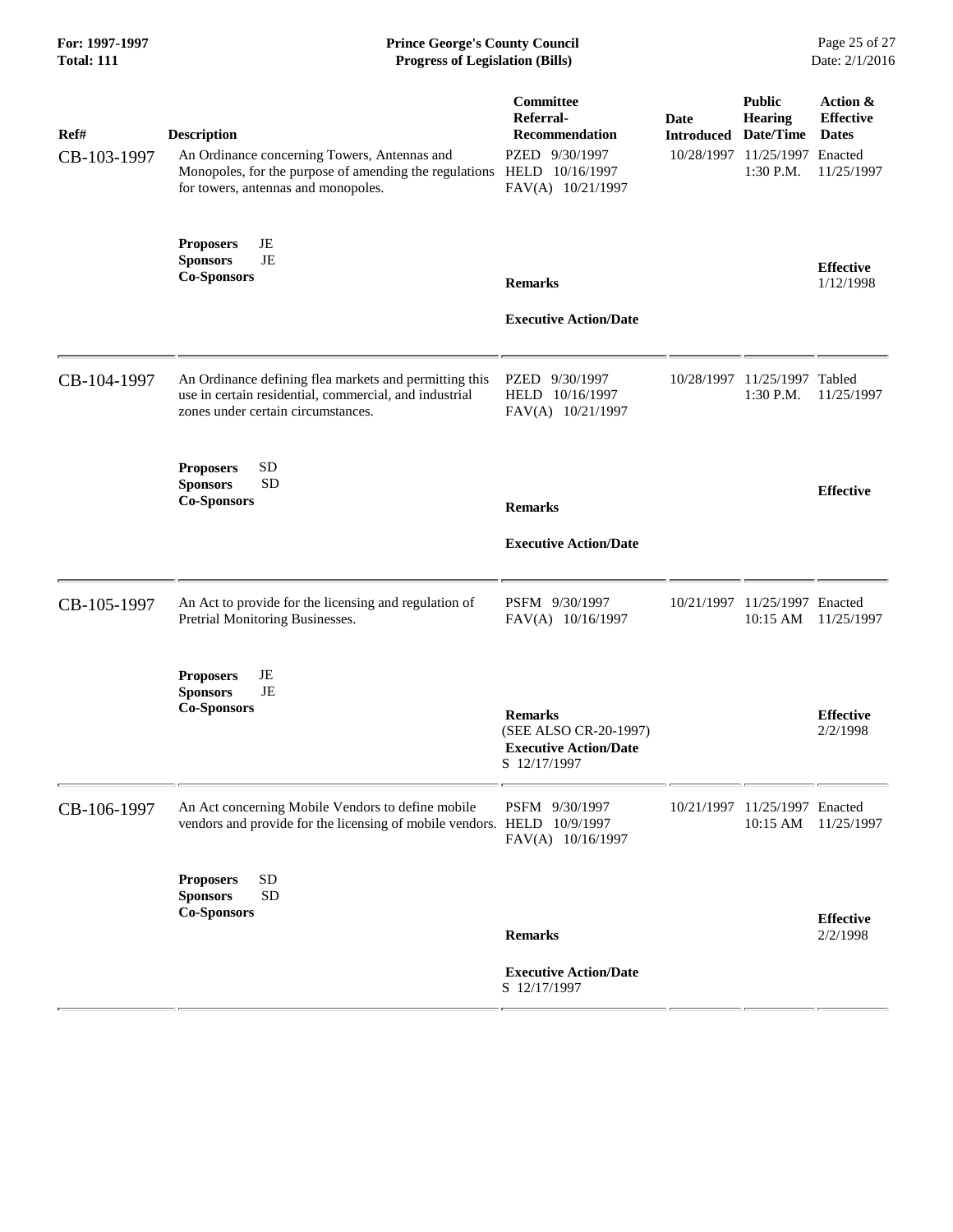### **For: 1997-1997 Prince George's County Council** Page 26 of 27<br> **Prince George's County Council** Page 26 of 27<br> **Progress of Legislation (Bills)** Date: 2/1/2016 **Total: 111 Progress of Legislation (Bills)**

| Ref#        | <b>Description</b>                                                                                                                                                                                                                                                                                                                          | Committee<br>Referral-<br><b>Recommendation</b>                                          | <b>Date</b><br><b>Introduced</b> | <b>Public</b><br>Hearing<br>Date/Time       | Action &<br><b>Effective</b><br><b>Dates</b> |  |
|-------------|---------------------------------------------------------------------------------------------------------------------------------------------------------------------------------------------------------------------------------------------------------------------------------------------------------------------------------------------|------------------------------------------------------------------------------------------|----------------------------------|---------------------------------------------|----------------------------------------------|--|
| CB-107-1997 | An Ordinance concerning Maryland - Washington<br>Regional District Boundaries for the purpose of<br>providing procedures to review proposed annexations by FAV(A) 10/21/1997<br>a municipality with zoning authority.                                                                                                                       | PZED 9/30/1997<br>HELD 10/16/1997                                                        |                                  | 10/28/1997 11/25/1997 Tabled<br>1:30 P.M.   | 11/25/1997                                   |  |
|             | WM<br><b>Proposers</b><br><b>WM</b><br><b>Sponsors</b><br><b>Co-Sponsors</b>                                                                                                                                                                                                                                                                | <b>Remarks</b>                                                                           |                                  |                                             | <b>Effective</b>                             |  |
|             |                                                                                                                                                                                                                                                                                                                                             | <b>Executive Action/Date</b>                                                             |                                  |                                             |                                              |  |
| CB-108-1997 | An Act to require the owners of real property to provide<br>trash receptacles and clean the public areas, and to<br>increase the civil fines for violation.                                                                                                                                                                                 | THE 9/30/1997<br>FAV(A) 10/23/1997                                                       |                                  | 10/28/1997 11/25/1997 Enacted<br>11:00 AM   | 11/25/1997                                   |  |
|             | <b>Proposers</b><br>IG<br>IG<br><b>Sponsors</b><br><b>Co-Sponsors</b>                                                                                                                                                                                                                                                                       | <b>Remarks</b>                                                                           |                                  |                                             | <b>Effective</b><br>2/2/1998                 |  |
|             |                                                                                                                                                                                                                                                                                                                                             | <b>Executive Action/Date</b><br>S 12/17/1997                                             |                                  |                                             |                                              |  |
| CB-109-1997 | An Act to amend certain definitions; increasing fines &<br>fees relating to redemption of animals, animal licenses,<br>animal holding facility licenses & rabies control;<br>including ferrets in animal categories requiring licenses;<br>amending procedures relating to licensing and<br>impoundment; and amending procedures concerning | HEHS 9/30/1997<br>FAV(A) 11/5/1997                                                       |                                  | 10/28/1997 11/25/1997 Enacted<br>11:00 AM   | 11/25/1997                                   |  |
|             | rabies control.                                                                                                                                                                                                                                                                                                                             | <b>Remarks</b>                                                                           |                                  |                                             | <b>Effective</b><br>2/2/1998                 |  |
|             | CO. EXEC.<br><b>Proposers</b><br><b>Sponsors</b><br>$DB$<br><b>Co-Sponsors</b>                                                                                                                                                                                                                                                              | <b>Executive Action/Date</b><br>S 12/17/1997                                             |                                  |                                             |                                              |  |
| CB-110-1997 | An Ordinance prohibiting vendors from operating on<br>private property without a temporary permit.                                                                                                                                                                                                                                          | PZED 10/28/1997<br>FAV(A) 11/13/1997                                                     |                                  | 10/28/1997 11/25/1997 Tabled<br>$1:30$ P.M. | 11/25/1997                                   |  |
|             | <b>Proposers</b><br>IG<br>IG<br><b>Sponsors</b><br><b>Co-Sponsors</b>                                                                                                                                                                                                                                                                       | <b>Remarks</b><br>(DR-2 WAS NOT<br>SUBSTITUTED FOR DR-1)<br><b>Executive Action/Date</b> |                                  |                                             | <b>Effective</b>                             |  |